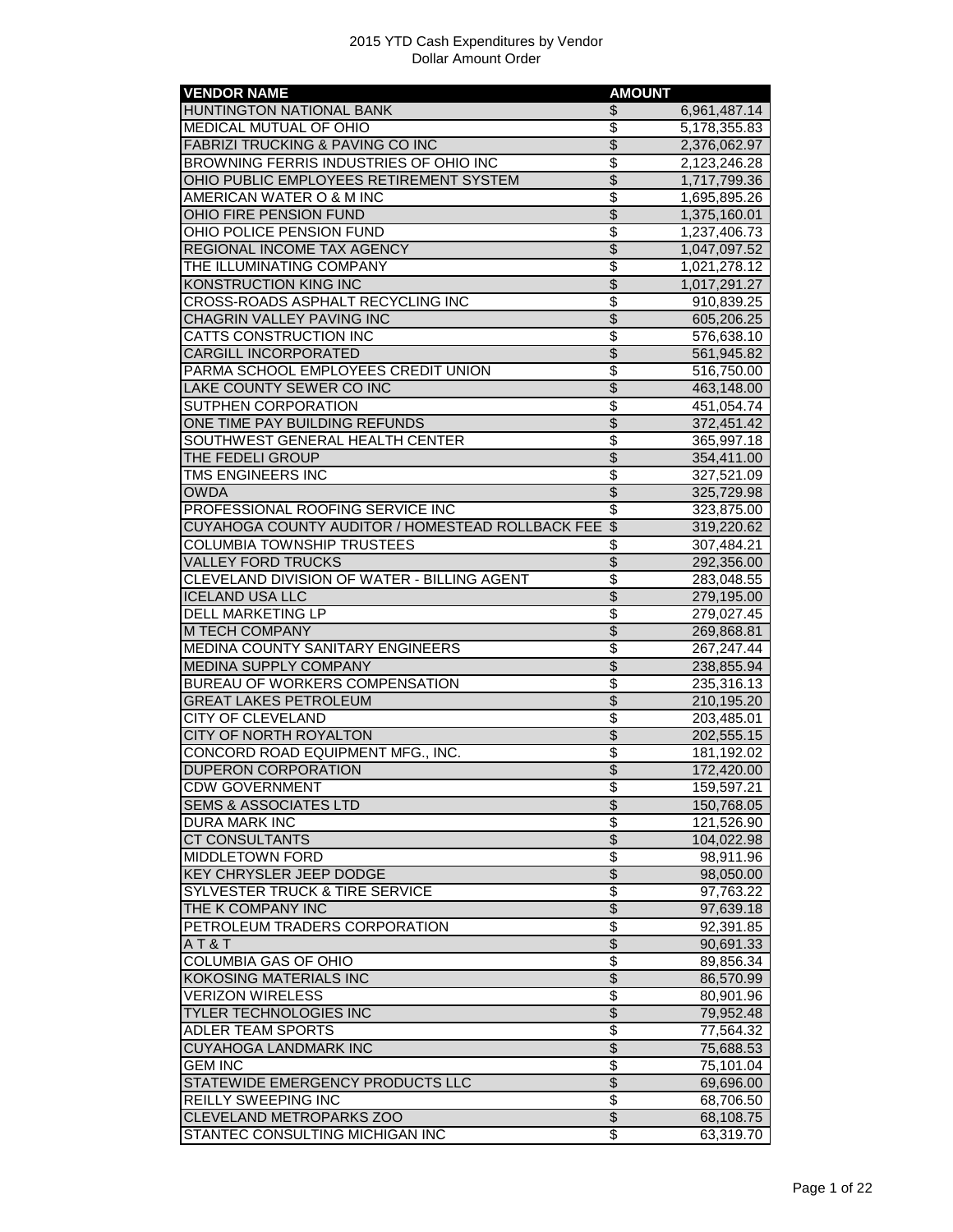| MOTOROLA SOLUTIONS INC                 | \$                       | 62,515.30 |
|----------------------------------------|--------------------------|-----------|
| INDUSTRIAL SURFACE SEALER, INC.        | $\overline{\mathbb{S}}$  | 59,659.00 |
| <b>OHIO CAT</b>                        | $\overline{\mathcal{S}}$ | 56,198.68 |
| <b>XYLEM DEWATERING SOLUTIONS INC</b>  | \$                       | 56,120.38 |
| WARREN FIRE EQUIPMENT INC.             | \$                       | 55,638.65 |
| <b>BOB GILLINGHAM FORD INC</b>         | \$                       | 55,609.00 |
| <b>JOSEPH A GAMBINO</b>                | $\overline{\$}$          | 54,999.96 |
| PHYSIO-CONTROL, INC                    | \$                       | 54,986.52 |
| <b>MARKS CONSTRUCTION INC</b>          | \$                       | 52,340.00 |
| <b>WW WILLIAMS</b>                     | \$                       | 50,649.71 |
| FACILITYDUDE.COM                       | $\overline{\$}$          | 49,980.00 |
| ABEL TRUCK & AUTOMOTIVE SUPPLY INC     | $\overline{\$}$          | 49,946.27 |
| NATIONAL FIRST EQUIPMENT LLC           | $\overline{\$}$          | 49,585.99 |
| R & D JOINT VENTURES, INC.             | \$                       | 49,484.00 |
| <b>MARTIN CONCRETE</b>                 | $\overline{\$}$          |           |
|                                        |                          | 49,325.00 |
| BEREA AUTOMOTIVE PARTS                 | \$                       | 49,227.31 |
| <b>CODY CONCRETE COMPANY</b>           | $\overline{\mathcal{S}}$ | 48,845.00 |
| <b>GIBSON MACHINERY LLC</b>            | \$                       | 48,683.45 |
| FINLEY FIRE EQUIPMENT CO INC           | \$                       | 48,579.06 |
| <b>MOHAWK RESOURCES LTD</b>            | $\overline{\$}$          | 47,953.79 |
| SCHEMRICH BROS BUILDING SUPPLIES LLC   | $\overline{\$}$          | 47,760.54 |
| <b>INDY EQUIPMENT &amp; SUPPLY INC</b> | \$                       | 47,423.71 |
| HATCH MOTT MACDONALD HOLDINGS, INC     | $\overline{\$}$          | 46,500.00 |
| ERIE LANDSCAPING CO. INC.              | \$                       | 45,251.30 |
| RUSH TRUCK CENTERS OF OHIO, INC        | $\frac{1}{2}$            | 44,245.93 |
| <b>AMERICAN FIREWORKS</b>              | \$                       | 44,000.00 |
| <b>GORDON FOOD SERVICE INC</b>         | \$                       | 43,440.02 |
| 880 CONSTRUCTION COMPANY INC           | \$                       | 41,885.00 |
| <b>CHARTER ONE BANK</b>                | $\overline{\$}$          | 41,769.44 |
| HD SUPPLY WATERWORKS, LTD.             | \$                       | 41,342.44 |
| EMS MANAGEMENT & CONSULTANTS INC       | $\overline{\$}$          | 40,922.46 |
| <b>LOVES CONCRETE INC</b>              | \$                       | 40,775.00 |
| SPOONER CONSTRUCTION LLC               | $\overline{\$}$          | 40,410.00 |
| <b>TEAMSTERS UNION</b>                 | \$                       | 40,078.00 |
| RICHARD GENTILE ELECTRIC INC           | \$                       | 39,170.00 |
| <b>KEK SUPPLY INC</b>                  | $\overline{\$}$          | 38,845.07 |
| LOWE'S                                 | $\overline{\$}$          | 38,782.38 |
| <b>KIMBALL - MIDWEST</b>               | \$                       | 38,208.51 |
|                                        | $\overline{\$}$          |           |
| JOHN B KORNICK & ASSOCIATES            | \$                       | 38,055.00 |
| NORTHEAST OHIO MEDIA GROUP LLC         |                          | 37,617.67 |
| SCHULTZ PROCESS CORPORATION            | \$                       | 37,188.00 |
| TACTICAL PLANNING LLC                  | \$                       | 36,000.00 |
| NORTHEAST LUBRICANTS LTD               | \$                       | 35,658.08 |
| THE POST                               | \$                       | 35,482.29 |
| <b>KJCNURSERY</b>                      | $\overline{\$}$          | 35,105.00 |
| <b>CRAIG SHOPNECK</b>                  | \$                       | 34,853.10 |
| O P AQUATICS                           | \$                       | 34,567.36 |
| DISPATCH PRODUCTS COMPANY              | \$                       | 34,385.73 |
| <b>ADVIZEX TECHNOLOGIES LLC</b>        | \$                       | 33,608.44 |
| TRUCK SERVICE INCORPORATED             | \$                       | 33,568.76 |
| <b>BYERS CHEVROLET</b>                 | \$                       | 32,623.00 |
| <b>JANI - KING OF CLEVELAND</b>        | \$                       | 31,980.00 |
| LIBERTY AUTO GROUP LTD                 | $\overline{\$}$          | 31,916.38 |
| <b>ANIXTER INC</b>                     | \$                       | 31,698.58 |
| DIRECT ENERGY BUSINESS LLC             | \$                       | 31,693.40 |
| <b>SOUTH SHORE CABLE</b>               | \$                       | 31,565.06 |
| <b>SOUND COM SYSTEMS</b>               | $\overline{\$}$          | 31,494.55 |
| ONE TIME PAY MISC REFUNDS              | \$                       |           |
|                                        | $\overline{\$}$          | 31,255.09 |
| <b>STAPLES ADVANTAGE</b>               |                          | 31,142.52 |
| KOLICK & KONDZER                       | \$                       | 31,057.35 |
| STRONGSVILLE HEATING & AIR INC.        | $\overline{\$}$          | 30,893.00 |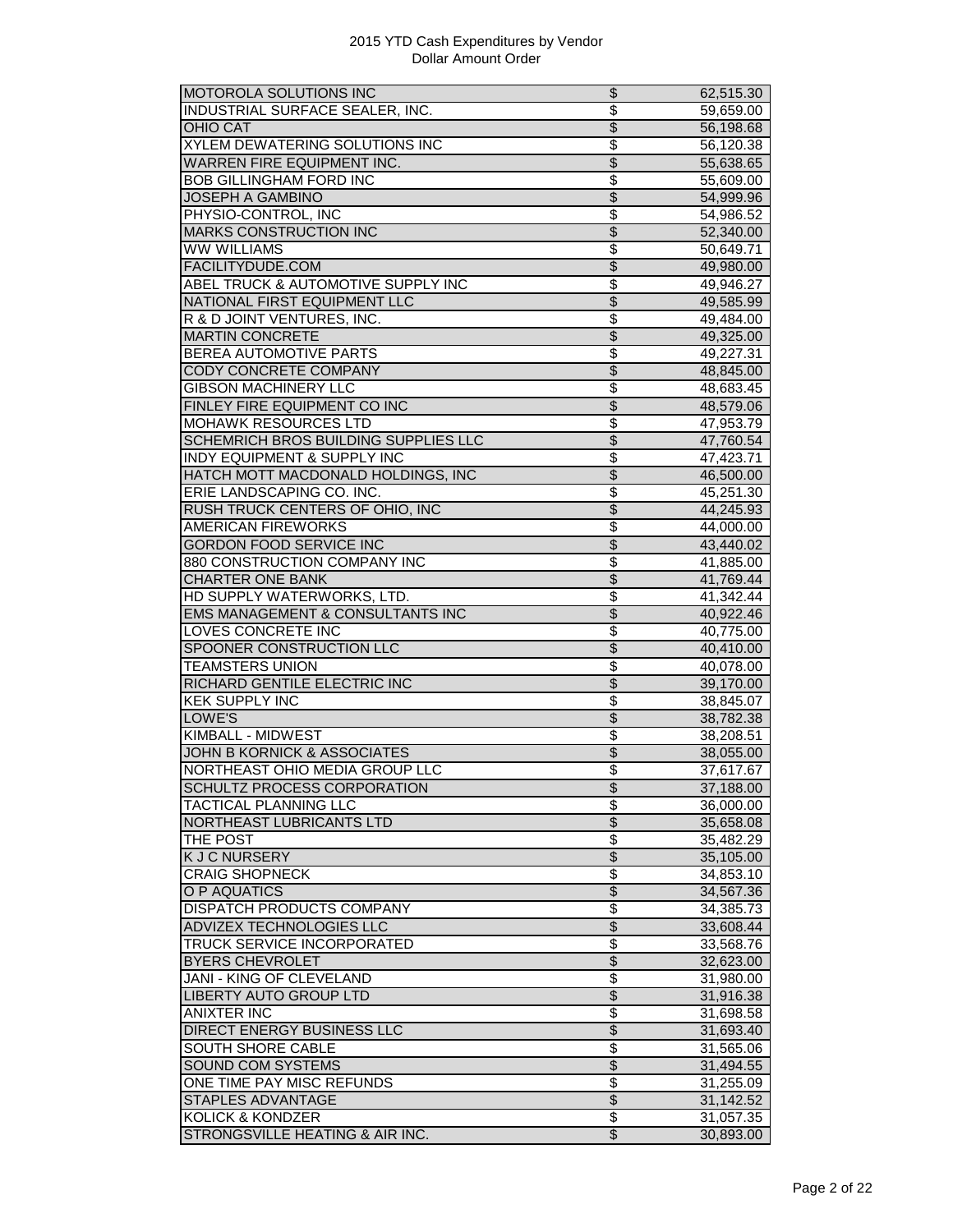| TAC COMPUTER INC.                        | \$                       | 30,378.00              |
|------------------------------------------|--------------------------|------------------------|
| <b>CINTAS CORPORATION #011</b>           | $\overline{\$}$          | 30,328.24              |
| ABC EQUIPMENT RENTAL & SALES             | \$                       | 29,960.44              |
| SHORTAGE CONTROL INC                     | $\overline{\mathcal{S}}$ | 29,644.55              |
| JAMES G. ZUPKA C P A INC                 | \$                       | 29,624.00              |
| <b>GROENEVELD</b>                        | $\overline{\$}$          | 29,095.01              |
| <b>BLUE RIBBON MEATS</b>                 | \$                       | 28,879.03              |
| RUSTY OAK NURSERY LTD                    | $\overline{\$}$          | 28,619.00              |
| TREASURER STATE OF OHIO                  | $\overline{\$}$          | 28,216.20              |
| <b>VANCE'S LAW ENFORCEMENT</b>           | $\overline{\mathcal{S}}$ | 27,983.08              |
| <b>URS CORPORATION</b>                   | \$                       | 27,461.00              |
| STRONGSVILLE EXCAVATING CO INC           | $\overline{\$}$          | 27,050.00              |
| <b>WILLIAM LOEBS EXCAVATING LLC</b>      | \$                       | 26,625.00              |
| <b>LEBANON FORD</b>                      | $\overline{\$}$          | 25,410.00              |
| FRATERNAL ORDER OF POLICE                | $\overline{\$}$          | 25,262.16              |
| <b>LAMPLIGHT INDUSTRIES</b>              | $\overline{\mathcal{S}}$ | 25,173.03              |
| <b>CCC COFFEE SERVICE</b>                | \$                       | 25,087.37              |
| <b>BISSNUSS INC</b>                      | $\overline{\$}$          | 25,055.86              |
| <b>AMAZON.COM LLC</b>                    | \$                       | 24,787.10              |
| ENVIRONMENTAL CONDITIONING SYSTEMS       | \$                       | 24,110.45              |
| CARTWRIGHT TREE SERVICE INC              | \$                       | 23,650.00              |
| <b>LOGOS COMMUNICATIONS INC</b>          | \$                       |                        |
|                                          |                          | 23,509.02              |
| YORK ROAD AUTOMOTIVE SERVICE INC         | \$                       | 23,304.29              |
| <b>RELMEC MECHANICAL LLC</b>             | $\overline{\mathcal{S}}$ | 22,878.17              |
| <b>RESIDEX LLC</b>                       | \$                       | 22,779.06              |
| MT BUSINESS TECHNOLOGIES INC             | $\overline{\$}$          | 22,703.81              |
| <b>TREASURER STATE OF OHIO</b>           | \$                       | 22,195.30              |
| <b>IMMIX TECHNOLOGY INC</b>              | \$                       | 22,131.41              |
| STONEWALL UNIFORM CORPORATION            | \$                       | 21,995.96              |
| <b>SAGAMORE COMPANIES</b>                | $\overline{\$}$          | 21,950.00              |
| PITNEY BOWES PURCHASE POWER              | \$                       | 21,866.63              |
| SOUTHEAST HARLEY DAVIDSON                | \$                       | 21,836.90              |
| ALL AMERICAN FIRE EQUIPMENT              | \$                       | 21,597.28              |
| <b>U S BANK EQUIPMENT FINANCE</b>        | $\overline{\$}$          | 21,480.00              |
| <b>DEAN NIDA &amp; ASSOCIATES LLC</b>    | \$                       | 21,474.49              |
| SERVICE STATION EQUIPMENT CO INC         | \$                       | 21,316.01              |
| THE HOME DEPOT                           | \$                       | 21,288.55              |
| <b>EUTHENICS INC</b>                     | $\overline{\mathcal{S}}$ | 21,075.00              |
| <b>COLLINS ELECTRIC</b>                  | \$                       | 20,998.00              |
| FALLSWAY EQUIPMENT CO INC                | $\overline{\$}$          | 20,939.85              |
| <b>BUCKEYE PUMPS</b>                     | $\overline{\$}$          | 19,889.00              |
| DAVEY TREE EXPERT COMPANY                | $\overline{\$}$          | 19,867.08              |
| TRANSYLVANIA MOVERS & CLEANERS LLC       | \$                       | 19,850.00              |
| PATH MASTER INC                          | \$                       | 19,835.00              |
| <b>ALPHAGRAPHICS</b>                     | \$                       | 19,747.03              |
| FISHER AUTO PARTS INC                    | $\overline{\mathcal{S}}$ | 19,206.62              |
| LEFF ELECTRIC COMPANY                    | $\overline{\$}$          | 19,171.80              |
| <b>JOHN DEERE COMPANY</b>                | \$                       | 19,052.45              |
| <b>ADVANCED TURF SOLUTIONS</b>           | \$                       | 19,018.18              |
| WESTERN RESERVE ASPHALT, INC.            | $\overline{\$}$          |                        |
| ONE TIME PAY RECREATION & SENIOR         | \$                       | 19,000.00<br>18,814.88 |
|                                          |                          |                        |
| <b>MEDINA AUTO &amp; TRUCK PARTS INC</b> | \$                       | 18,690.37              |
| AMERICAN FINANCIAL RESOURCES             | \$                       | 18,661.46              |
| <b>WILLIAM PATRICK BORON</b>             | $\overline{\$}$          | 18,000.00              |
| SANTMYER OIL COMPANY INC                 | \$                       | 17,945.44              |
| JL PREVENTION PLUS INC                   | $\overline{\$}$          | 17,796.60              |
| <b>INTERSTATE BATTERY OF CLEVELAND</b>   | \$                       | 17,796.47              |
| ZIEBART CAR IMPROVE SPECIALISTS          | $\overline{\$}$          | 17,713.00              |
| <b>KEVIN SCHOLTZ</b>                     | \$                       | 17,625.00              |
|                                          |                          |                        |
| <b>BOUND TREE MEDICAL LLC</b>            | $\overline{\$}$<br>\$    | 17,568.93              |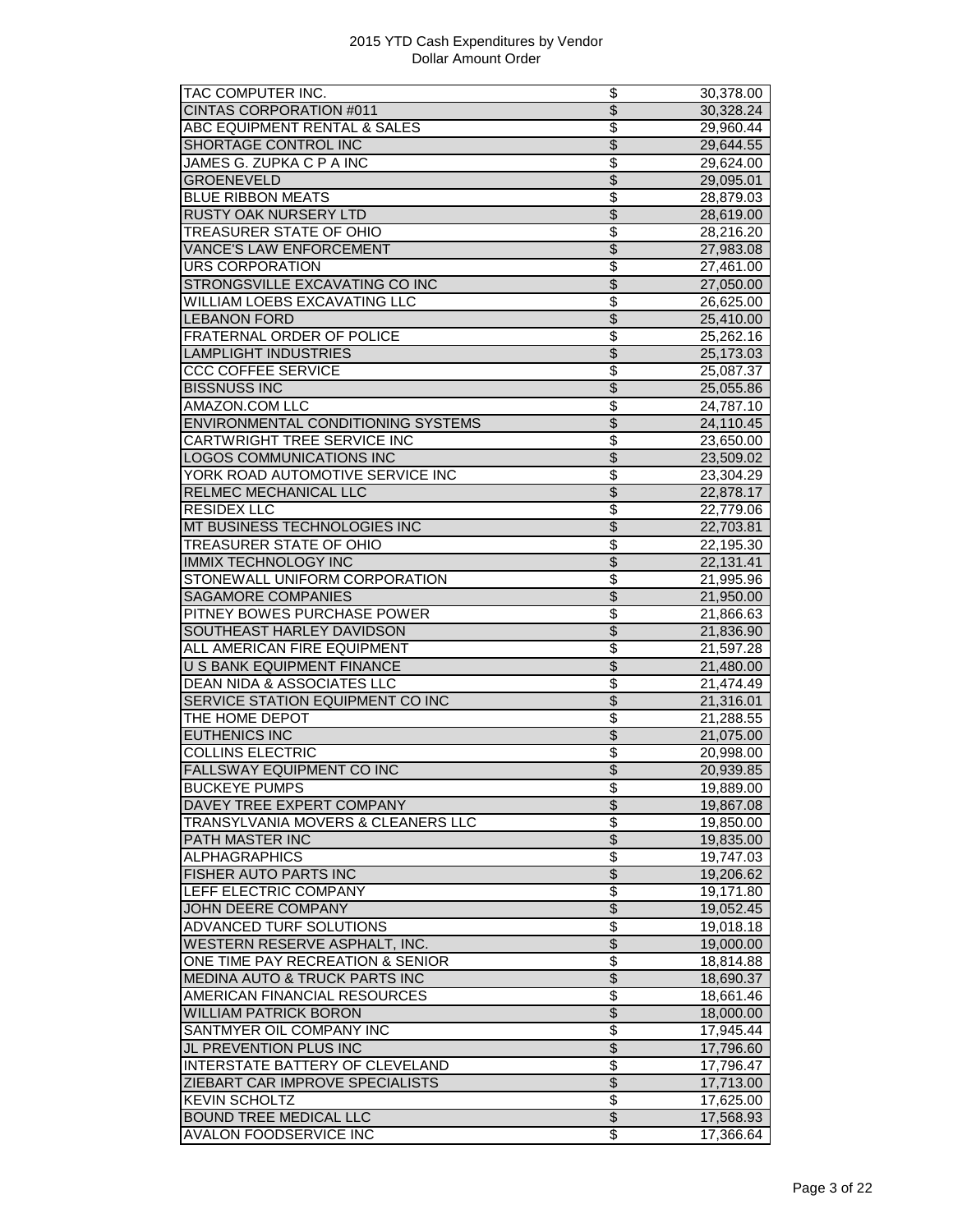| BEST BUY BUSINESS ADVANTAGE ACCOUNT       | \$                       | 17,103.55 |
|-------------------------------------------|--------------------------|-----------|
| LANDMARK LAWN & GARDEN SUPPLY INC         | $\overline{\$}$          | 17,072.87 |
| <b>EXCEL K-9 SERVICES INC</b>             | $\overline{\mathcal{S}}$ | 16,800.00 |
| 925 OFFICE OUTFITTERS                     | \$                       | 16,693.52 |
| <b>ANTHONY BUMBALIS</b>                   | $\overline{\$}$          | 16,570.00 |
| <b>BUCKEYE CLEANING CENTER</b>            | \$                       | 16,451.77 |
| YSS INC.                                  | $\overline{\$}$          | 16,389.00 |
| <b>BRUNSWICK AUTO MART</b>                | \$                       | 16,360.68 |
| <b>HELMS ELECTRIC INC</b>                 | $\overline{\$}$          | 16,209.97 |
|                                           |                          |           |
| <b>PRO-TECH SECURITY SALES</b>            | \$                       | 16,162.00 |
| <b>NERONE &amp; SONS</b>                  | $\overline{\$}$          | 15,570.00 |
| SOUTHWEST COUNCIL OF GOVERNMENTS          | $\overline{\$}$          | 15,000.00 |
| JACK DOHENY SUPPLIES OHIO INC             | \$                       | 14,876.68 |
| <b>BELENKY INC</b>                        | \$                       | 14,832.16 |
| <b>PRADCO</b>                             | \$                       | 14,410.00 |
| <b>EXCEL FLUID GROUP</b>                  | \$                       | 14,385.00 |
| <b>SIRNA &amp; SONS PRODUCE</b>           | $\overline{\mathcal{S}}$ | 14,095.39 |
| HOFMANN - METZKER INC                     | \$                       | 14,025.00 |
| <b>SROKA INDUSTRIES</b>                   | $\overline{\$}$          | 13,908.00 |
| <b>ADVANCED SECURITY ALARM SYSTEMS</b>    | $\overline{\$}$          | 13,888.39 |
| NORTH ROYALTON POWER EQUIPMENT            | $\overline{\$}$          | 13,862.96 |
| <b>AZTEC STEEL</b>                        | $\overline{\$}$          | 13,848.89 |
|                                           |                          |           |
| <b>LIBERTY EQUIPMENT &amp; SUPPLY INC</b> | $\overline{\$}$          | 13,634.70 |
| <b>USA BLUEBOOK</b>                       | \$                       | 12,720.32 |
| PERRY PROTECH                             | $\overline{\mathcal{S}}$ | 12,659.35 |
| <b>MACK INDUSTRIES INC</b>                | \$                       | 12,538.00 |
| HOWARD R SELEE & ASSOCIATES INC           | \$                       | 12,500.00 |
| <b>COMPENSATION ANALYSIS, INC.</b>        | \$                       | 12,500.00 |
| STRONGSVILLE MINI-STORAGE LLC             | $\overline{\$}$          | 12,484.80 |
| CAREWORKS COMP                            | \$                       | 12,333.34 |
| <b>COUNTRYSIDE INC</b>                    | $\overline{\mathcal{S}}$ | 12,323.50 |
| <b>LIFE FITNESS</b>                       | \$                       | 12,262.32 |
| <b>LAMPION COMPANIES LLC</b>              | $\overline{\$}$          | 12,198.51 |
| CUYAHOGA COUNTY BOARD OF HEALTH           | \$                       | 12,150.50 |
| <b>SCHAEFER PLUMBING</b>                  | \$                       | 12,136.08 |
| OHIO FIRE CHIEF'S ASSOCIATION             | $\overline{\$}$          |           |
|                                           |                          | 12,080.00 |
| GPSTRACKIT.COM                            | $\overline{\mathcal{S}}$ | 12,075.12 |
| PRAXAIR DISTRIBUTION INC                  | \$                       | 12,045.32 |
| <b>MYGOV LLC</b>                          | $\overline{\$}$          | 12,000.00 |
| AARON LANDSCAPE INC                       | \$                       | 11,951.00 |
| <b>BAKER VEHICLE SYSTEMS INC</b>          | \$                       | 11,850.14 |
| <b>CLEVELAND CAVALIERS</b>                | \$                       | 11,761.00 |
| <b>KLYN NURSERIES INC</b>                 | \$                       | 11,750.00 |
| <b>POSTMASTER</b>                         | $\overline{\$}$          | 11,741.84 |
| <b>SERENA SAFETY LLC</b>                  | $\overline{\$}$          | 11,732.45 |
| <b>VINCENT LIGHTING SYSTEMS</b>           | \$                       | 11,682.62 |
| JOHN R THOMAS & ASSOCIATES INC.           | \$                       | 11,600.00 |
| STRONGSVILLE SPIRIT SHOP                  | \$                       | 11,576.65 |
| <b>PM GRAPHICS</b>                        | \$                       | 11,535.15 |
|                                           |                          |           |
| <b>WELLMAN &amp; GRIFFITH INC.</b>        | \$                       | 11,472.98 |
| <b>WEST PAYMENT CENTER</b>                | \$                       | 11,457.19 |
| <b>JOSEPH JAMES BOVE</b>                  | \$                       | 11,450.40 |
| COMPMANAGEMENT                            | $\overline{\$}$          | 11,397.00 |
| ORGANIZATIONAL ARCHITECTURE INC           | \$                       | 11,250.00 |
| CHAGRIN VALLEY ENGINEERING LTD            | \$                       | 11,228.50 |
| <b>LAKEFRONT LINES INC</b>                | $\overline{\$}$          | 11,192.00 |
| <b>BUNCHER CONSTRUCTION INC.</b>          | $\overline{\$}$          | 11,175.00 |
| HERSCHMAN ARCHITECTS INC                  | $\overline{\mathbf{S}}$  | 10,860.00 |
| ABC FIRE INC                              | $\overline{\$}$          | 10,707.70 |
| CLEVELAND CLINIC FOUNDATION               | \$                       | 10,461.25 |
| <b>MICRO CENTER</b>                       | $\overline{\$}$          | 10,352.92 |
|                                           |                          |           |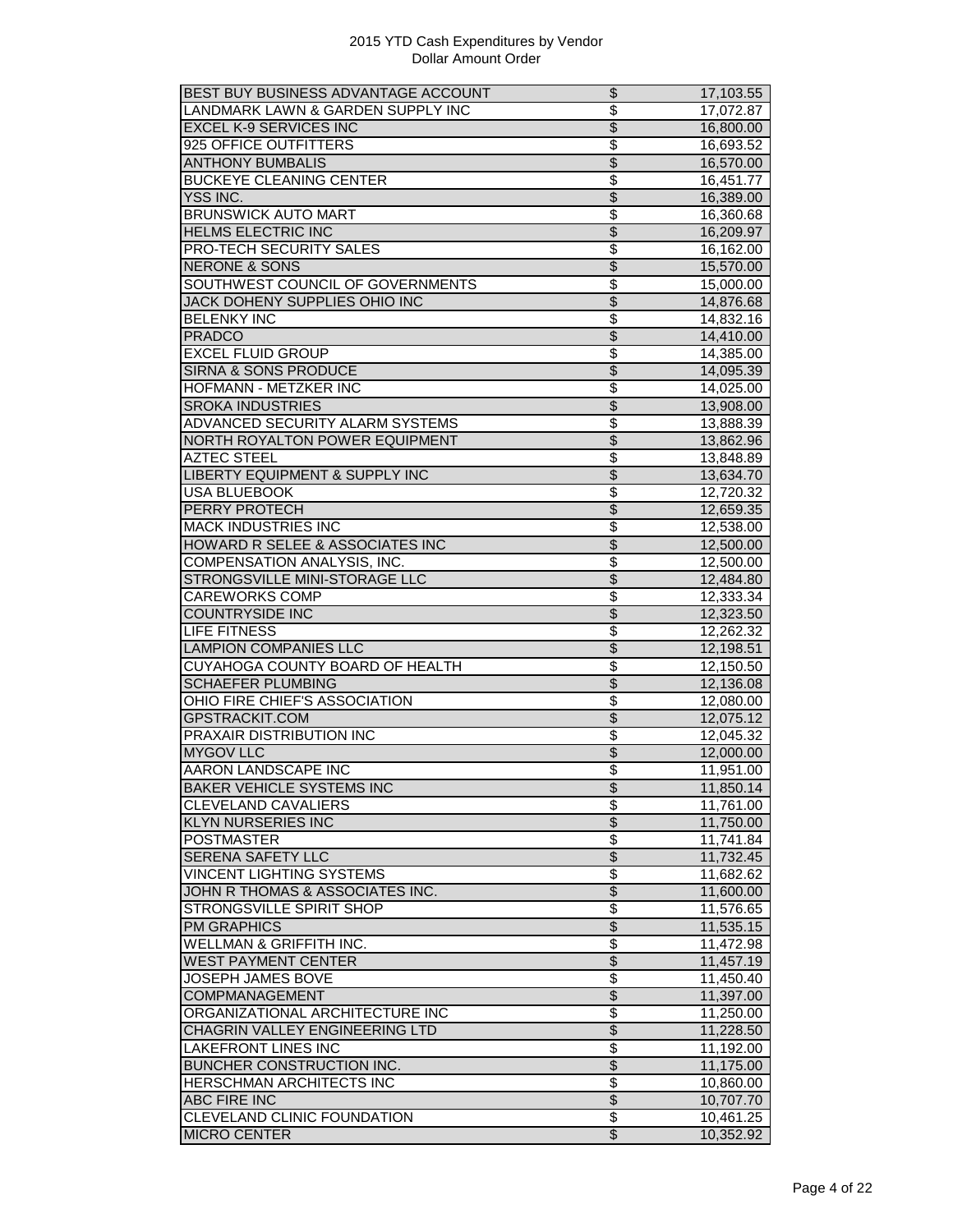| <b>KRUEGER INTERNATIONAL</b>                | \$                       | 10,149.00 |
|---------------------------------------------|--------------------------|-----------|
| INTERSTATE SAFETY & SERVICE INC.            | $\overline{\$}$          | 10,148.00 |
| <b>MADDEN BROS INC</b>                      | \$                       | 10,085.50 |
| <b>FIRST CHOICE TREE WORK</b>               | $\overline{\$}$          | 10,075.00 |
| SQUIRE PATTON BOGGS (US) LLP.               | \$                       | 10,000.00 |
| <b>PREMIER TRUCK PARTS INC</b>              | \$                       | 9,779.74  |
| OHIO EDISON                                 | \$                       | 9,765.73  |
| <b>GREAT DAY TOURS</b>                      | $\overline{\$}$          | 9,747.00  |
| <b>MACK CONCRETE INC</b>                    | $\overline{\$}$          | 9,736.63  |
| <b>RAD AIR STRONGSVILLE</b>                 | $\overline{\$}$          | 9,563.97  |
| <b>IRONHAWK INDUSTRIAL DISTRIBUTION LLC</b> | $\overline{\$}$          |           |
|                                             | $\overline{\$}$          | 9,544.86  |
| SHARON MARIA AYERS GENTRY                   | \$                       | 9,453.00  |
| PAETEC COMMUNICATIONS INC                   |                          | 9,432.93  |
| <b>UNITED WAY SERVICES</b>                  | \$                       | 9,419.00  |
| <b>DARICE</b>                               | $\overline{\$}$          | 9,417.56  |
| <b>NEW HEIGHTS LLC</b>                      | $\overline{\mathcal{S}}$ | 9,348.75  |
| <b>CASS COMMERCIAL BANK</b>                 | \$                       | 9,346.89  |
| <b>OSBURN ASSOCIATES INC</b>                | $\overline{\$}$          | 9,325.40  |
| <b>MARIA GARDENS, INC</b>                   | \$                       | 9,309.49  |
| EVOQUA WATER TECHNOLOGIES LLC               | $\overline{\$}$          | 8,904.00  |
| CENTURY EQUIPMENT II LTD                    | \$                       | 8,695.38  |
| <b>WALD &amp; FISHER INC MGMT</b>           | $\overline{\$}$          | 8,675.21  |
| POLEN IMPLEMENT                             | $\overline{\$}$          | 8,664.73  |
| <b>CITY OF BEREA</b>                        | $\overline{\mathcal{S}}$ | 8,545.00  |
| BULKIES CHEMICAL SUPPLY LTD                 | \$                       | 8,486.77  |
| <b>CHEMSAFE INTERNATIONAL</b>               | \$                       | 8,346.96  |
| <b>AMY WOJTOWICZ</b>                        | \$                       | 8,320.00  |
| <b>JOSEPH L. WEBER III</b>                  | \$                       | 8,260.00  |
| BUREAU VERITAS NORTH AMERICA INC.           | \$                       | 8,200.00  |
| <b>JULIE K SIPKA</b>                        | $\overline{\$}$          | 8,120.00  |
| SCHULTZ FLUID HANDLING EQUIPMENT            | \$                       | 8,072.43  |
| UNIVERSITY HOSPITALS MGMT SERVICES          | $\overline{\mathcal{S}}$ | 8,060.00  |
| MSC INDUSTRIAL SUPPLY CO. INC.              | \$                       | 7,915.94  |
| <b>GRAINGER INC</b>                         | $\overline{\$}$          | 7,907.16  |
| <b>AMERICAN MESSAGING</b>                   | \$                       | 7,689.91  |
| <b>ADVANTECH SERVICE &amp; PARTS LLC</b>    | \$                       | 7,668.11  |
| <b>VALLEY FREIGHTLINER TRUCKS</b>           | \$                       | 7,632.70  |
| TRICO OXYGEN CO. INC.                       | $\overline{\mathcal{S}}$ | 7,618.82  |
| PITNEY BOWES GLOBAL FINANCIAL SERVICES      |                          |           |
|                                             | \$<br>$\overline{\$}$    | 7,608.00  |
| <b>D&amp;D LOCK SERVICE</b>                 |                          | 7,566.00  |
| <b>1ST AYD CORPORATION</b>                  | $\overline{\$}$          | 7,563.75  |
| <b>THUNDER TECH</b>                         | $\overline{\$}$          | 7,535.00  |
| <b>COSTCO WHOLESALE</b>                     | \$                       | 7,523.67  |
| DONALD G BOHNING & ASSOCIATES INC           | \$                       | 7,446.25  |
| <b>PRECISION MULCHING</b>                   | \$                       | 7,400.00  |
| CLEAN HARBORS ENVIRONMENTAL SERVICES INC    | $\overline{\mathcal{S}}$ | 7,330.01  |
| <b>MICHAUD'S INC</b>                        | \$                       | 7,320.80  |
| RS JENNY CONSTRUCTION                       | \$                       | 7,300.00  |
| PEARL ROAD AUTO WASH                        | \$                       | 7,265.14  |
| <b>ADDITIONAL RESOURCES INC</b>             | $\overline{\$}$          | 7,238.14  |
| <b>TREASURER STATE OF OHIO</b>              | $\overline{\$}$          | 7,200.00  |
| <b>LESTER FRANCE</b>                        | $\overline{\$}$          | 7,165.00  |
| <b>CLIFF MURPHY FLAGS</b>                   | \$                       | 7,150.23  |
| <b>SHUTTLER'S UNIFORM, INC</b>              | $\overline{\$}$          | 7,105.73  |
| <b>DISTILLATA</b>                           | \$                       | 7,064.40  |
| <b>QUALITY TROPHIES &amp; AWARDS</b>        | \$                       | 7,011.65  |
| POTTER OVERHEAD DOOR INC                    | \$                       | 7,001.37  |
| SUPERIOR POOL PRODUCTS LLC                  | $\overline{\$}$          | 6,965.49  |
| SUMMIT PLUMBING & MECHANICAL, LLC           | \$                       | 6,943.00  |
| <b>KEN PORTER</b>                           | $\overline{\$}$          | 6,910.00  |
| <b>MILLER &amp; COMPANY</b>                 | $\overline{\mathcal{S}}$ | 6,870.00  |
|                                             |                          |           |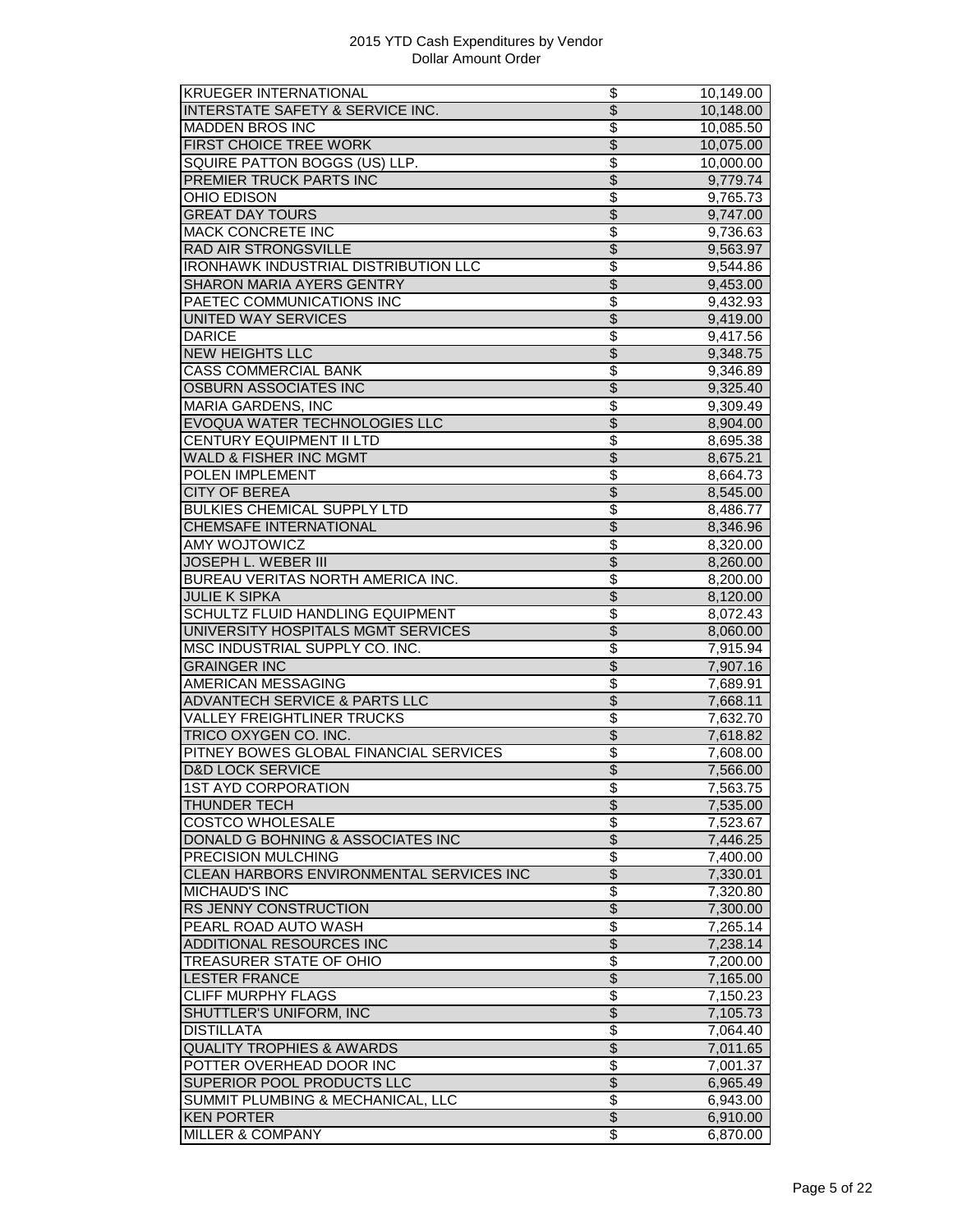| <b>GARY'S TRANSMISSION</b>                 | \$                                          | 6,597.65 |
|--------------------------------------------|---------------------------------------------|----------|
| TREASURER STATE OF OHIO                    | $\overline{\$}$                             | 6,569.23 |
| <b>JUDI ROSZAK</b>                         | $\overline{\mathcal{S}}$                    | 6,557.92 |
| WASHINGTON NATIONAL INSURANCE COMPANY      | \$                                          | 6,544.08 |
| HZW ENVIRONMENTAL CONSULTANTS LLC          | $\overline{\$}$                             | 6,490.00 |
| <b>CHUCK'S CUSTOM LLC</b>                  | \$                                          | 6,483.70 |
| SDF INC.                                   | \$                                          | 6,452.71 |
| CLEVELAND COMMUNICATIONS INC               | $\overline{\mathcal{S}}$                    | 6,425.78 |
| <b>BRUNSWICK AUTO &amp; TRUCK SERVICE</b>  | $\overline{\$}$                             | 6,397.30 |
| <b>GEYER PAINTING INC</b>                  | \$                                          | 6,370.00 |
| <b>MOSKO EXCAVATING LTD</b>                | $\overline{\$}$                             | 6,350.00 |
| XEROX GOVERNMENT SYSTEMS LLC               | \$                                          | 6,346.58 |
|                                            | $\overline{\$}$                             |          |
| <b>NEXT DAY SIGNS &amp; GRAPHICS</b>       |                                             | 6,344.22 |
| MIDWEST SCIENTIFIC INVESTIGATION           | \$                                          | 6,300.00 |
| <b>BARNES LABORATORIES</b>                 | $\overline{\$}$                             | 6,259.93 |
| TRUE VALUE HARDWARE INC.                   | $\overline{\mathcal{S}}$                    | 6,244.75 |
| <b>CARL ZWIERLEIN</b>                      | $\overline{\mathcal{S}}$                    | 6,198.64 |
| <b>INNOVATIVE SOLUTIONS GROUP INC</b>      | \$                                          | 6,179.00 |
| ZASHIN & RICH CO LPA                       | \$                                          | 6,125.31 |
| CREATIVE PRODUCT SOURCING INC              | $\overline{\$}$                             | 6,103.83 |
| CITY OF BRUNSWICK, OHIO                    | $\overline{\$}$                             | 6,063.86 |
| <b>MEDICAL REPAIR INC</b>                  | $\overline{\$}$                             | 6,043.86 |
| ARNOLD J FELTOON M.D INC.                  | $\overline{\$}$                             | 6,000.00 |
| <b>CLEAR CHANNEL</b>                       | $\overline{\$}$                             | 6,000.00 |
| <b>AMERICAN FENCE CO</b>                   | $\overline{\mathcal{S}}$                    | 5,910.00 |
| <b>TIME WARNER CABLE</b>                   | $\overline{\$}$                             | 5,886.94 |
| <b>CUYAHOGA COUNTY TREASURER</b>           | \$                                          | 5,878.47 |
| <b>RAD AIR SERVICE CENTER</b>              | \$                                          | 5,870.85 |
|                                            | $\overline{\$}$                             |          |
| OHIO MUNICIPAL LEAGUE                      |                                             | 5,867.00 |
| SHERWIN WILLIAMS                           | $\overline{\$}$                             | 5,828.09 |
| NOACA                                      | $\overline{\$}$                             | 5,786.00 |
| <b>R&amp;J FARMS INC</b>                   | \$                                          | 5,715.00 |
| <b>CALLIE NEALE</b>                        | $\overline{\$}$                             | 5,700.00 |
| <b>HEATHER LELONIS</b>                     | $\overline{\$}$                             | 5,670.00 |
| <b>CAGES BY JIM</b>                        | $\overline{\$}$                             | 5,650.00 |
| CHIEF / LAW ENFORCEMENT SUPPLY             | $\overline{\$}$                             | 5,639.26 |
| RECORDS IMAGING SERVICE INC                | $\overline{\$}$                             | 5,622.00 |
| <b>MATTHEW BENDER &amp; CO INC</b>         | \$                                          | 5,430.97 |
| AMERICAN BANKERS INS. CO. OF FL            | $\overline{\$}$                             | 5,413.00 |
| CITY OF OLMSTED FALLS                      | $\overline{\$}$                             | 5.411.86 |
| <b>MARY LEA KIRBY</b>                      | Φ                                           | 5,400.00 |
| STATE INDUSTRIAL PRODUCTS                  | \$                                          | 5,369.56 |
| <b>ORLANDO BAKING COMPANY</b>              | $\overline{\$}$                             | 5,337.25 |
| <b>LUNA MARKETING INC</b>                  | $\overline{\$}$                             | 5,282.75 |
| WJ BOLT & NUT SALES INC.                   | $\overline{\$}$                             | 5,279.75 |
| <b>TRUSTWAVE</b>                           | \$                                          | 5,250.00 |
| <b>CLEVELAND INDIANS</b>                   | $\overline{\$}$                             | 5,184.00 |
| <b>CORE HEALTH &amp; FITNESS</b>           | $\overline{\$}$                             | 5,170.49 |
| ROCK BOTTOM LAWN & LANDSCAPING             | $\overline{\$}$                             | 5,151.00 |
| <b>KELLIE WALTER</b>                       | $\overline{\mathbf{S}}$                     | 5,150.00 |
| <b>DODD CAMERA</b>                         | $\overline{\$}$                             | 5,149.79 |
|                                            |                                             |          |
| CLEVELAND SUPPLY INC                       | $\overline{\$}$                             | 5,126.50 |
| THE WALTER H DRANE COMPANY                 | $\overline{\$}$                             | 5,044.01 |
| <b>SYLVESTER AUTO &amp; TIRE</b>           | \$                                          | 5,040.38 |
| <b>SUNBELT RENTALS</b>                     | $\overline{\$}$                             | 5,029.36 |
| <b>FIRE SERVICE INC</b>                    | \$                                          | 5,026.50 |
| 21ST CENTURY MEDIA - OHIO                  | $\overline{\$}$                             | 5,021.96 |
| <b>ENTERPRISE DATA SOLUTIONS</b>           | $\overline{\mathcal{S}}$                    | 5,000.00 |
| KNOWLES MUNICIPAL FORESTRY LLC             |                                             |          |
|                                            | $\overline{\$}$                             | 5,000.00 |
| <b>ARIS COMPANY</b><br><b>XPEDX STORES</b> | $\overline{\mathcal{E}}$<br>$\overline{\$}$ | 4,943.25 |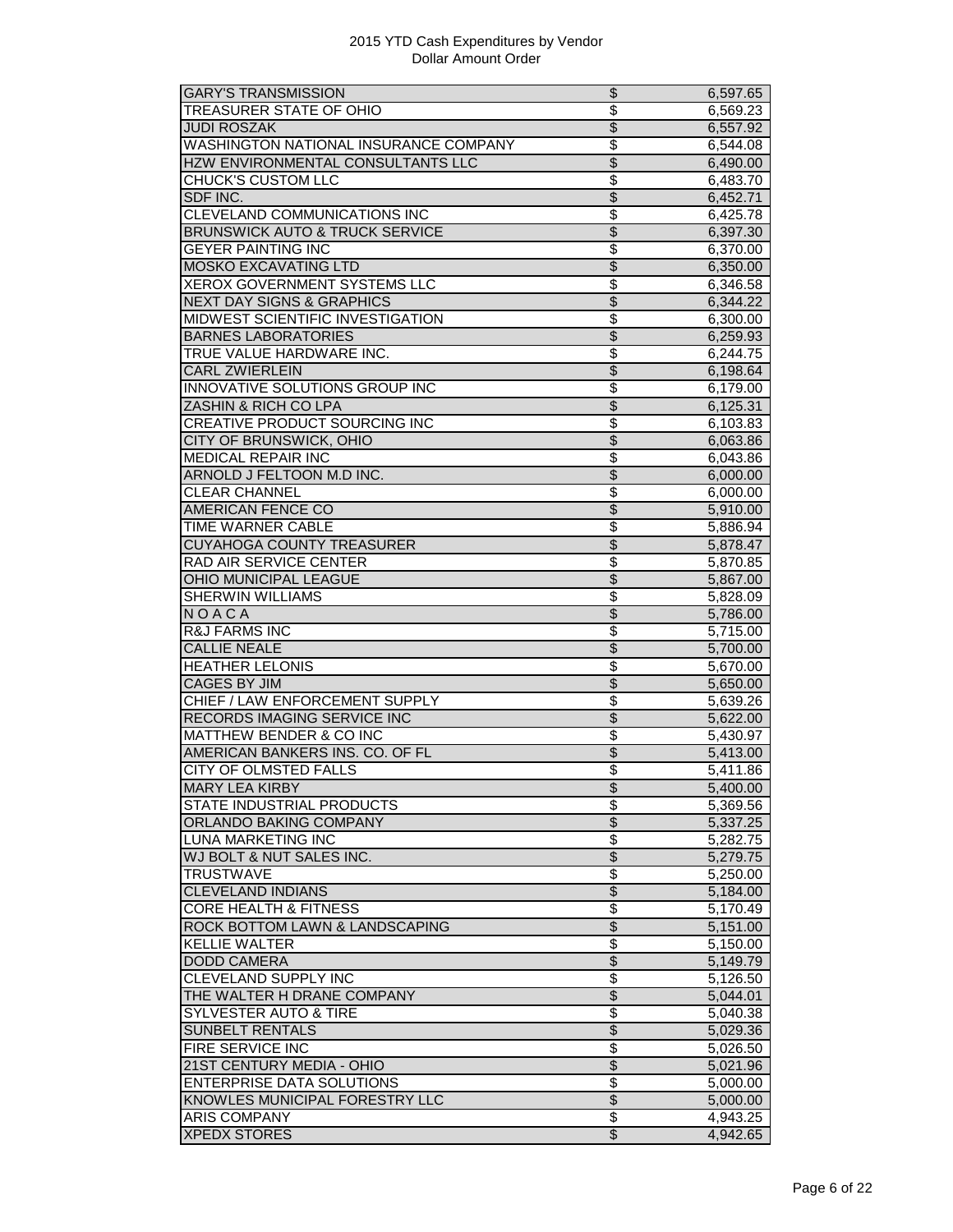| THE BALDWIN GROUP INC                                                | \$                       | 4,938.00              |
|----------------------------------------------------------------------|--------------------------|-----------------------|
| <b>J&amp;P EXCAVATION &amp; CONCRETE INC</b>                         | $\overline{\$}$          | 4,935.00              |
| <b>DALY REFRIGERATION CO</b>                                         | \$                       | 4,915.43              |
| EJ USA INC                                                           | \$                       | 4,849.69              |
| UTILITY TRUCK EQUIPMENT INC                                          | $\overline{\$}$          | 4,823.77              |
| STEPHEN CAMPBELL & ASSOCIATES INC                                    | $\overline{\$}$          | 4,800.00              |
| <b>LINDA BARBERIC</b>                                                | \$                       | 4,779.20              |
| PETITTI GARDEN CENTER/CASA VERDE                                     | $\overline{\$}$          | 4,760.79              |
| <b>CLEVELAND INDUSTRIAL SUPPLY</b>                                   | \$                       | 4,725.12              |
| <b>TRAVELERS</b>                                                     | $\overline{\$}$          | 4,711.00              |
| <b>FASTENAL COMPANY</b>                                              | \$                       | 4,678.20              |
| <b>HEAD OVER HEELS</b>                                               | $\overline{\mathcal{S}}$ | 4,600.00              |
| AMERICAN RED CROSS                                                   | \$                       | 4,592.97              |
| <b>COYNE TEXTILE SERVICES</b>                                        | \$                       | 4,561.35              |
| <b>ACTION DOOR SERVICE</b>                                           | \$                       | 4,560.63              |
|                                                                      | $\overline{\$}$          |                       |
| AUTO TRIM DESIGN OF NORTHERN OHIO                                    | $\overline{\$}$          | 4,557.47              |
| <b>RIETH INDUSTRIES</b>                                              |                          | 4,551.00              |
| YOEL YOELZADEH                                                       | $\overline{\mathcal{S}}$ | 4,540.00              |
| THE IMAGE GROUP                                                      | \$                       | 4,530.04              |
| CITY OF BEDFORD HEIGHTS                                              | $\overline{\$}$          | 4,451.26              |
| <b>ALLIED CORPORATION</b>                                            | $\overline{\$}$          | 4,402.67              |
| <b>LISA BARTO</b>                                                    | \$                       | 4,360.00              |
| NEWPORT CHEMICAL & EQUIPMENT CO INC                                  | $\overline{\$}$          | 4,317.23              |
| <b>GABLE ELEVATOR &amp; LIFT CO</b>                                  | $\overline{\$}$          | 4,300.29              |
| W B MASON CO INC                                                     | \$                       | 4,295.17              |
| ROYAL UPHOLSTERY                                                     | $\overline{\$}$          | 4,270.00              |
| STRONGSVILLE SWIM LEAGUE                                             | \$                       | 4,211.00              |
| <b>SIMPLEX GRINNELL</b>                                              | \$                       | $\overline{4,}146.22$ |
| FIRELANDS SUPPLY COMPANY                                             | \$                       | 4,138.16              |
| <b>KRONOS INC</b>                                                    | \$                       | 4,088.18              |
| <b>ZOLL DATA SYSTEMS INC</b>                                         | \$                       | 4,080.44              |
| <b>WALMART COMMUNITY GEMB</b>                                        | $\overline{\mathcal{S}}$ | 4,064.15              |
| PALMERS LAWN CARE INC.                                               | \$                       | 4,050.00              |
| <b>HILLYARD INC</b>                                                  | $\overline{\$}$          | 4,040.47              |
| JOHNSTONE SUPPLY                                                     | \$                       | 4,029.70              |
| DANIEL T CLANCY & ASSOC INC                                          | \$                       | 3,965.00              |
| CVS PHARMACY #4300                                                   | \$                       | 3,922.57              |
| <b>GINA'S PIZZERIA</b>                                               | $\overline{\$}$          | 3,875.55              |
| <b>HEAD START BASKETBALL</b>                                         | \$                       | 3,840.00              |
|                                                                      |                          |                       |
| <b>GENERAL PEST CONTROL CO</b>                                       | $\overline{\$}$          | 3,805.00              |
| ROCK THE HOUSE ENTERTAINMENT GROUP                                   | \$                       | 3,798.00              |
| ADVANCED ECO SYSTEMS                                                 | $\overline{\$}$          | 3,773.80              |
| SUPERIOR ELECTRIC SUPPLY CO                                          | \$                       | 3,746.44              |
| <b>WILLHAM ROOFING CO INC</b>                                        | \$                       | 3,745.00              |
| <b>CUSTOM CLUTCH JOINT &amp; HYDRAULICS INC</b>                      | $\overline{\$}$          | 3,741.81              |
| <b>GLENNA RICE</b>                                                   | \$                       | 3,666.00              |
| SENSIBLE PRODUCTS INC                                                | \$                       | 3,645.00              |
| PANDA PROMOTIONS                                                     | \$                       | 3,634.70              |
| AUTHENTIC PIZZA LLC                                                  | \$                       | 3,632.10              |
| <b>BRIGHT IDEAS SHOPS</b>                                            | $\overline{\$}$          | 3,630.66              |
| ENVIRONMENTAL SYSTEMS RESEARCH INSTITUTE INC                         | \$                       | 3,590.00              |
| <b>RISK CONTROL 360 LLC</b>                                          | \$                       | 3,588.75              |
| NORTH COAST POLYTECHNIC INST INC                                     | \$                       | 3,575.00              |
| <b>RECREONICS INC</b>                                                | \$                       | 3,562.82              |
| <b>RYAN BURROWS</b>                                                  | \$                       | 3,560.00              |
| <b>RONALD E ONEY</b>                                                 | \$                       | 3,523.13              |
| <b>US SAFETY GEAR, INC</b>                                           | $\overline{\$}$          | 3,514.33              |
| DAVIS TREE FARM & NURSERY                                            | $\overline{\$}$          | 3,491.00              |
| O M J C SIGNAL INC                                                   | $\overline{\$}$          |                       |
|                                                                      |                          | 3,477.90              |
|                                                                      |                          |                       |
| <b>1-WAY LINESTRIPING INC</b><br>MURPHY TRACTOR & EQUIPMENT CO. INC. | $\overline{\$}$<br>\$    | 3,475.00<br>3,462.50  |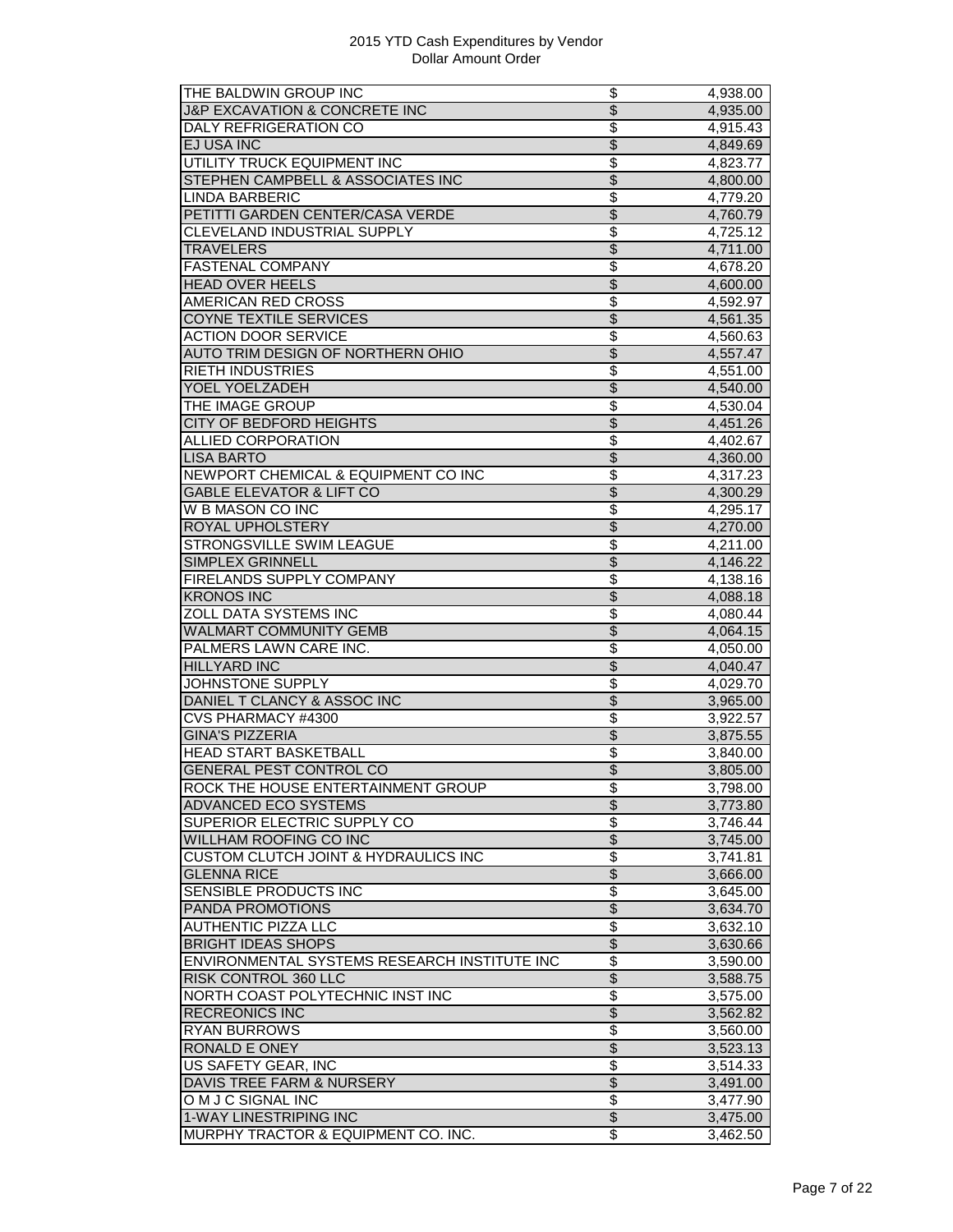| <b>HOLIDAY DESIGNS INC</b>                   | \$                       | 3,392.28 |
|----------------------------------------------|--------------------------|----------|
| LANDS END BUSINESS OUTFITTERS                | $\overline{\$}$          | 3,358.75 |
| <b>MORPHOTRUST USA INC</b>                   | $\overline{\$}$          | 3,358.45 |
| <b>AURELIA FORD</b>                          | \$                       | 3,350.00 |
| <b>HEARTLAND SERVICES INC</b>                | $\overline{\$}$          | 3,328.27 |
| FIRST CHAIR MUSIC PROGRAMS                   | \$                       | 3,300.00 |
| <b>XCELIGENT INC</b>                         | \$                       | 3,250.00 |
| <b>NATURES OWN SOURCE LLC</b>                | \$                       | 3,235.50 |
| ZEP MANUFACTURING COMPANY                    | \$                       | 3,200.24 |
| CLEVELAND RESTORATION SOCIETY                | $\overline{\$}$          |          |
|                                              |                          | 3,200.00 |
| <b>WASHBAYS UNLIMITED LLC</b>                | $\overline{\$}$          | 3,163.45 |
| <b>JORGE SANCHEZ</b>                         | \$                       | 3,160.00 |
| TRI COUNTY TOOL & SUPPLY CO                  | $\overline{\$}$          | 3,150.00 |
| PEAK SOFTWARE SYSTEMS                        | \$                       | 3,140.00 |
| <b>GRAPHTECH COMMUNICATIONS INC</b>          | $\overline{\$}$          | 3,129.00 |
| <b>EDINGTON DANCE, LLC</b>                   | \$                       | 3,105.00 |
| <b>CENTRAL COM INC</b>                       | $\overline{\$}$          | 3,100.00 |
| <b>JESUIT RETREAT HOUSE</b>                  | \$                       | 3,080.00 |
| <b>SNIDER RECREATION</b>                     | $\overline{\$}$          | 3,053.00 |
| TRAFFIC & PARKING CONTROL CO INC             | \$                       | 3,033.12 |
| CUYAHOGA COUNTY RECORDER                     | $\overline{\$}$          | 3,000.80 |
| <b>BUCKHOLZ CALDWELL WEBER &amp; ASSOC</b>   | \$                       | 3,000.00 |
| <b>CROSSFIT, INC</b>                         | \$                       | 3,000.00 |
| <b>RUSSELL FLOORING CO.</b>                  | \$                       | 3,000.00 |
| SITE LOCATION PARTNERSHIP                    | $\overline{\mathcal{S}}$ | 3,000.00 |
| <b>KRYSTOWSKI TRACTOR SALES INC</b>          | \$                       |          |
|                                              | \$                       | 2,999.66 |
| STANDARD WELDING & STEEL PRODUCT INC         |                          | 2,996.07 |
| <b>SPACE WALK</b>                            | \$                       | 2,985.00 |
| CHICAGO TITLE INSURANCE AGENCY               | $\overline{\$}$          | 2,975.00 |
| <b>NATALIE GROSPITCH</b>                     | $\overline{\$}$          | 2,975.00 |
| <b>JOANN RICHTER</b>                         | $\overline{\$}$          | 2,952.00 |
| <b>DLT SOLUTIONS LLC</b>                     | \$                       | 2,925.09 |
| <b>ACM SIGNS &amp; GRAPHICS</b>              | \$                       | 2,920.00 |
| PLAYHOUSE SQUARE                             | \$                       | 2,920.00 |
| <b>WEBBFIRE TACTICAL CONSULTING</b>          | $\overline{\$}$          | 2,900.00 |
| <b>ANGELIS EXCAVATING &amp; TRUCKING LLC</b> | \$                       | 2,895.57 |
| OHIO STREAM PRESERVATION INC                 | $\overline{\$}$          | 2,880.16 |
| <b>SHEILA HART</b>                           | \$                       | 2,851.30 |
| <b>DAISY FRESH INC</b>                       | $\overline{\$}$          | 2,847.62 |
| CLEVELAND TRUCK ELECTRIC INC                 | \$                       | 2,840.00 |
| A & S CYCLE                                  | \$                       | 2,838.16 |
| SAMSEL SUPPLY COMPANY                        | \$                       | 2,831.78 |
| <b>JUAN PACHECO</b>                          | $\overline{\$}$          | 2,825.00 |
| PEPSI-COLA                                   | \$                       | 2,790.81 |
| <b>CITY OF STRONGSVILLE</b>                  | \$                       | 2,784.17 |
| CONTINUED CARE ADMINISTRATORS INC            | \$                       |          |
|                                              |                          | 2,763.00 |
| ERIE SHORE INDUSTRIAL RADIATOR LLC           | $\overline{\mathcal{S}}$ | 2,750.00 |
| <b>DISCOUNT DRAINAGE SUPPLIES</b>            | $\overline{\$}$          | 2,736.00 |
| HERMES SPORTS & EVENTS INC                   | $\overline{\$}$          | 2,699.10 |
| JOHN M BEDFORD                               | $\overline{\$}$          | 2,680.18 |
| OHIO PEACE OFFICER TRAINING ACADEMY          | \$                       | 2,670.00 |
| <b>3M COMPANY</b>                            | $\overline{\$}$          | 2,598.00 |
| <b>JANE BITTINGER</b>                        | $\overline{\$}$          | 2,550.00 |
| <b>SUBURBAN TITLE</b>                        | \$                       | 2,533.75 |
| AM LEONARD INC.                              | \$                       | 2,525.91 |
| <b>HEALTH &amp; FITNESS INC</b>              | \$                       | 2,522.62 |
| <b>LEA AID ACQUISITION COMPANY</b>           | \$                       | 2,505.00 |
| THE ACE PROGRAM INC                          | \$                       | 2,500.11 |
| A D STARR                                    | $\overline{\$}$          | 2,488.65 |
| <b>JOHN CORDELL</b>                          | \$                       | 2,470.00 |
| CORPORATE INVESTIGATIVE SERVICES             | $\overline{\$}$          | 2,450.00 |
|                                              |                          |          |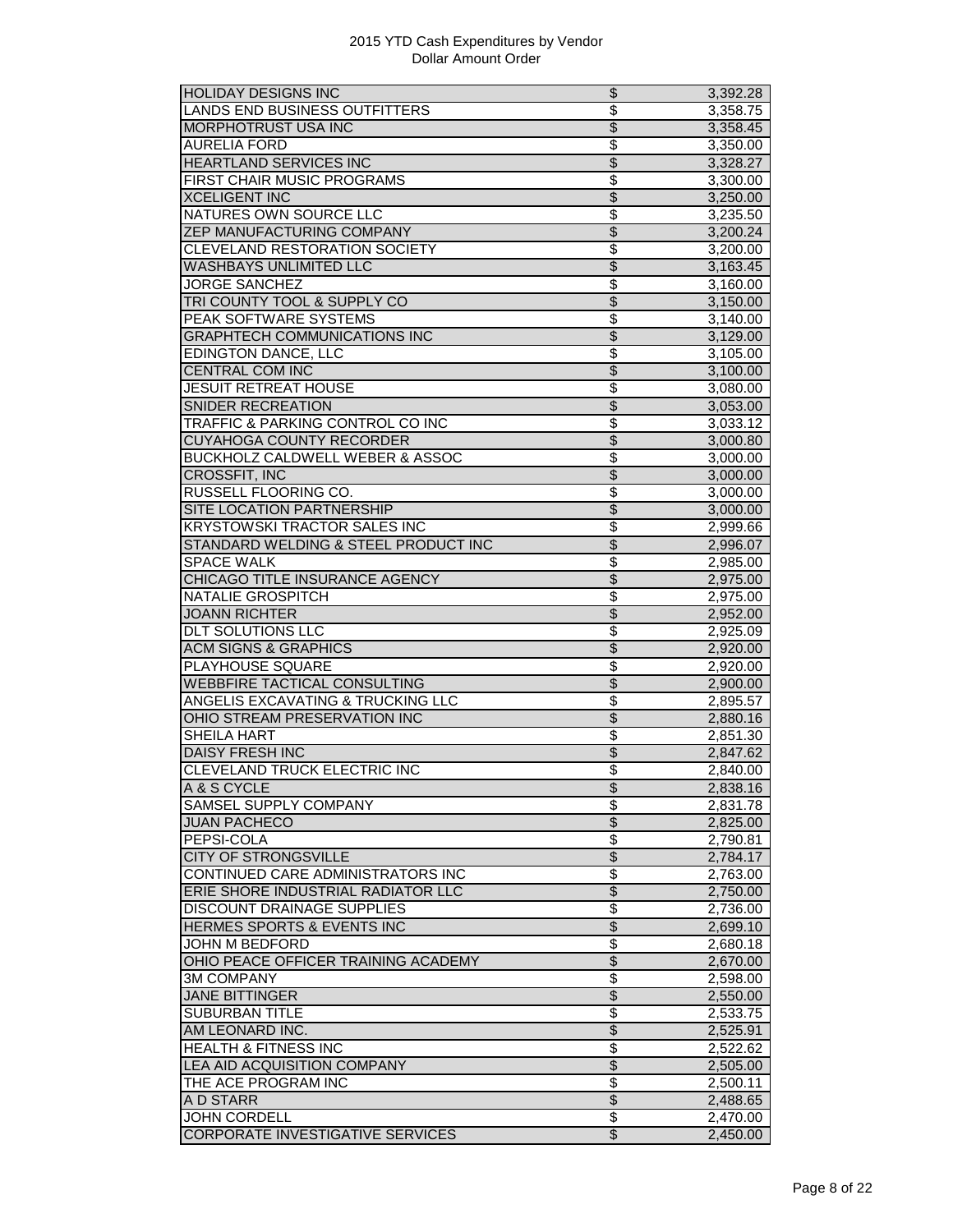| TREASURER STATE OF OHIO                     | \$                                          | 2,446.00             |
|---------------------------------------------|---------------------------------------------|----------------------|
| <b>MISTRAS GROUP</b>                        | $\overline{\$}$                             | 2,442.00             |
| PHILIP J. MAGUIRE                           | \$                                          | 2,440.00             |
| YOUNG REMBRANDTS                            | $\overline{\$}$                             | 2,435.00             |
| SNAP STREAM MEDIA INC                       | \$                                          | 2,400.00             |
| <b>LIVESTREAM LLC</b>                       | $\overline{\$}$                             | 2,388.00             |
| A P G OFFICE FURNISHINGS                    | $\overline{\$}$                             | 2,358.44             |
| WOLFF BROS. SUPPLY INC.                     | $\overline{\$}$                             | 2,305.72             |
| <b>CROP PRODUCTION SERVICES</b>             | \$                                          | 2,292.00             |
| <b>AMY HUBER</b>                            | $\overline{\$}$                             | 2,289.00             |
| AL BATTASTELLI                              | $\overline{\$}$                             | 2,280.00             |
| <b>KENNETH A TERNES</b>                     | $\overline{\$}$                             |                      |
|                                             | \$                                          | 2,241.00             |
| RAPID PROPANE EXCHANGE                      |                                             | 2,235.80             |
| <b>WOW! BUSINESS</b>                        | $\overline{\$}$                             | 2,168.00             |
| <b>TREASURER STATE OF OHIO</b>              | $\overline{\$}$                             | 2,156.25             |
| <b>EASY GRAPHICS CORP</b>                   | \$                                          | 2,145.50             |
| <b>HD INDUSTRIES INC</b>                    | \$                                          | 2,110.20             |
| <b>ILLINOIS FIRE &amp; POLICE EQUIPMENT</b> | $\overline{\$}$                             | 2,100.00             |
| <b>BINDER LIFT LLC</b>                      | \$                                          | 2,096.00             |
| CLEVELAND TOOL & CUTTER INC                 | $\overline{\$}$                             | 2,089.28             |
| HOWELL RESCUE SYSTEMS INC                   | $\overline{\mathcal{S}}$                    | 2,045.00             |
| <b>MICHAEL MILLER</b>                       | $\overline{\$}$                             | 2,007.84             |
| <b>GREATER CLEVELAND PARTNERSHIP</b>        | $\overline{\$}$                             | 2,000.00             |
| <b>KEVIN HENEGHAN</b>                       | $\overline{\$}$                             | 2,000.00             |
| KATHERINE GRITTI                            | \$                                          | 1,988.80             |
| SHIFFLER EQUIPMENT SALES INC                | $\overline{\$}$                             | 1,976.38             |
| <b>LOU'S GLOVES INC</b>                     | \$                                          | 1,968.00             |
| <b>APCO INTERNATIONAL</b>                   | $\overline{\$}$                             | 1,961.71             |
| <b>TEREX SERVICES</b>                       | $\overline{\mathcal{S}}$                    | 1,933.01             |
| <b>MUZAK LLC</b>                            | $\overline{\$}$                             | 1,918.52             |
| <b>GOODTIME III</b>                         | \$                                          | 1,918.00             |
| <b>BUCCI'S RESTAURANT &amp; CATERING</b>    | $\overline{\$}$                             | 1,915.00             |
| <b>BENANDER GAMES</b>                       | \$                                          | 1,914.50             |
| <b>PRINTFORMANCE</b>                        | $\overline{\$}$                             | 1,900.00             |
| <b>BANKS MANUFACTURING CO INC</b>           | \$                                          | 1,894.00             |
| <b>DOUBLE RADIUS INC</b>                    | $\overline{\$}$                             | 1,890.26             |
| <b>CITY OF PARMA HEIGHTS</b>                | \$                                          | 1,881.63             |
|                                             |                                             |                      |
| <b>BROADVIEW HOUSE OF COLOR</b>             | $\overline{\theta}$                         | 1,867.98             |
| THE DONUT SCENE                             | \$                                          | 1,867.70             |
| <b>RDT CONCEPTS</b>                         | \$                                          | 1,864.50             |
| <b>CALL &amp; POST NEWSPAPERS</b>           | \$                                          | 1,863.60             |
| THE FIRE HOUSE                              | $\overline{\mathcal{S}}$                    | 1,855.00             |
| <b>USSSA</b>                                | \$                                          | 1.836.00             |
| <b>WALTER F. STEPHENS JR INC</b>            | $\overline{\$}$                             | 1,834.40             |
| <b>COPY QUICK PRINTING</b>                  | \$                                          | 1,818.09             |
|                                             |                                             | 1,800.00             |
| GOVERNMENT CONTRACT REGISTRATION            | $\frac{1}{2}$                               |                      |
| <b>MEEDER PUBLIC FUNDS</b>                  | \$                                          | 1,795.00             |
| ADVANCED CONCRETE MAINTENANCE LLC           | \$                                          | 1,784.00             |
| <b>TED SMITH</b>                            |                                             |                      |
|                                             | \$                                          | 1,765.60             |
| <b>DEVON LEWISON</b>                        | $\overline{\$}$                             | 1,760.00             |
| SAFETY RESTRAINT CHAIR INC                  | $\overline{\$}$                             | 1,760.00             |
| <b>RICH'S TOWING &amp; SERVICE INC</b>      | $\overline{\$}$                             | 1,758.00             |
| A-T SOLUTIONS                               | \$                                          | 1,752.00             |
| AIR RITE INC                                | $\overline{\$}$                             | 1,698.46             |
| CARDIOVASCULAR MEDICAL ASSOCIATION          | \$                                          | 1,685.00             |
| FUN N STUFF AMUSEMENTS                      | $\overline{\$}$                             | 1,683.50             |
| MCFALLON LANDSCAPE ARCHITECTURE             | $\overline{\$}$                             | 1,680.00             |
| TREASURER STATE OF OHIO                     | $\overline{\$}$                             | 1,680.00             |
| THE REX PIPE & SUPPLY CO                    | \$                                          | 1,661.01             |
| RICHARD D BALDIN<br>MULTIFORCE SYSTEMS CORP | $\overline{\$}$<br>$\overline{\mathcal{E}}$ | 1,650.00<br>1,635.00 |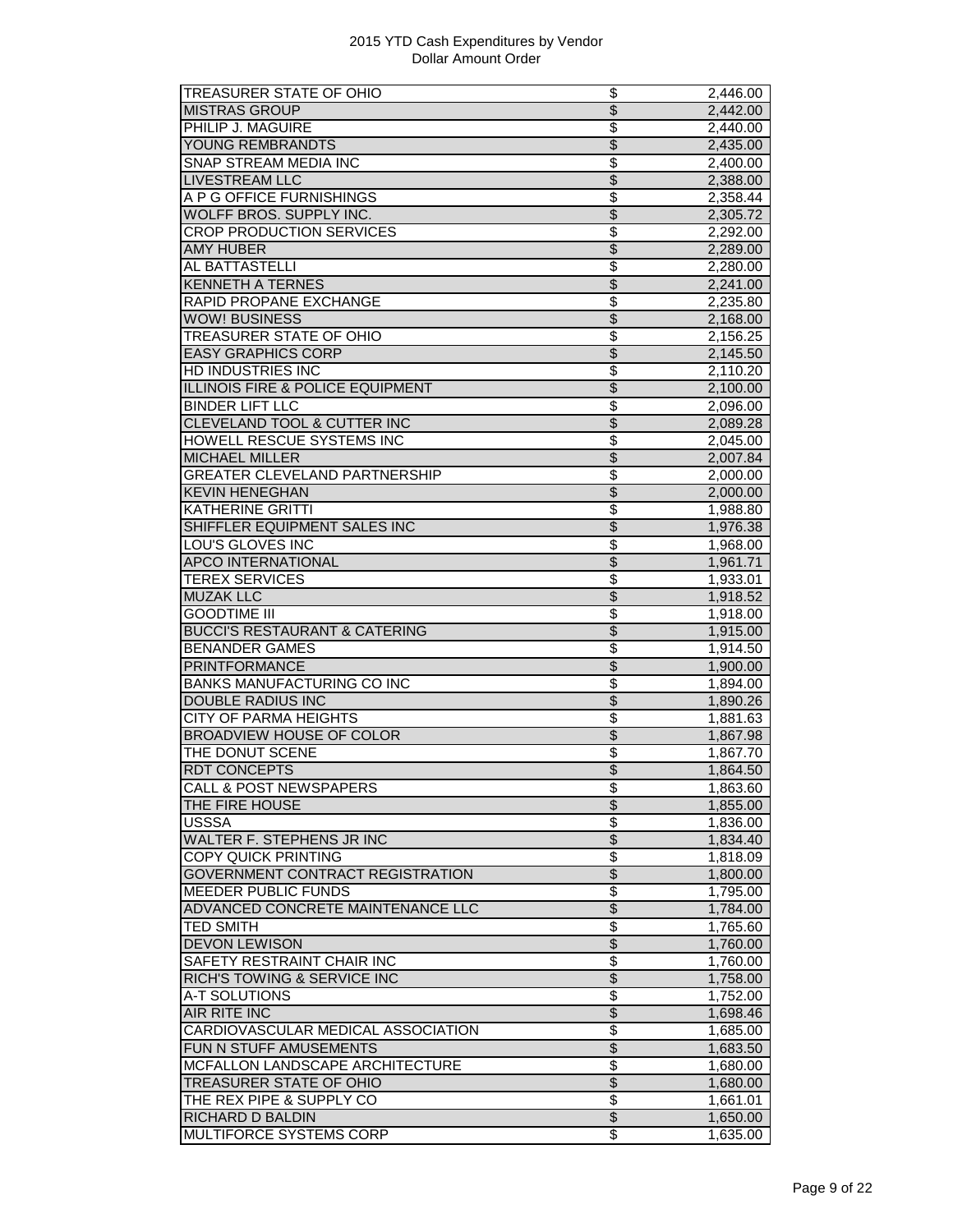| <b>TEAM EQUIPMENT INC</b>                           | \$                       | 1,631.64              |
|-----------------------------------------------------|--------------------------|-----------------------|
| <b>ASTRO INC</b>                                    | $\overline{\$}$          | 1,630.69              |
| <b>QUALITY METAL PRODUCTS INC</b>                   | $\overline{\mathcal{E}}$ | 1,629.20              |
| CITY OF SOLON                                       | \$                       | 1,615.00              |
| OSCAR BRUGMANN SAND & GRAVEL INC                    | $\overline{\$}$          | 1,607.40              |
| ALLISON PAPISH                                      | \$                       | 1,600.00              |
| <b>HERITAGE PLUMBING LLC</b>                        | \$                       | 1,600.00              |
| <b>ACCU WEATHER</b>                                 | $\overline{\mathcal{S}}$ | 1,585.00              |
| <b>CITRIX ONLINE LLC</b>                            | $\overline{\$}$          | 1,584.00              |
| AARP DRIVER SAFETY PROGRAM                          | $\overline{\mathcal{S}}$ | 1,580.00              |
| <b>GLOBAL SOFTBALL LEAGUE</b>                       | $\overline{\$}$          | 1,580.00              |
| <b>KENNETH D EVANS</b>                              | $\overline{\mathcal{S}}$ | 1,575.00              |
| INTERNATIONAL CODE COUNCIL                          | $\overline{\$}$          | 1,573.30              |
| <b>WHEELING PARK COMMISSION</b>                     | \$                       | 1,572.30              |
| <b>BARNYARD SUPPLY</b>                              | $\overline{\$}$          | 1,569.50              |
| CRISTEN L. CEBULA                                   | $\overline{\mathcal{S}}$ | 1,550.00              |
| THE CLEVELAND ORCHESTRA                             | $\overline{\mathcal{S}}$ | 1,550.00              |
| <b>ACUITY-VCT INC</b>                               | \$                       | 1,530.00              |
| <b>CLARK &amp; ASSOCIATES</b>                       | $\overline{\$}$          | 1,527.50              |
| PORTER LEE CORP                                     | \$                       | 1,525.50              |
| CONSTANT CONTACT                                    | $\overline{\$}$          | 1,512.00              |
| STRONGSVILLE DQ GRILL & CHILL                       | $\overline{\$}$          |                       |
| <b>ALLDATA LLC</b>                                  | $\overline{\$}$          | 1,506.50              |
|                                                     |                          | 1,500.00              |
| <b>DAVID HOULE</b>                                  | $\overline{\$}$          | 1,500.00              |
| NORTHEAST OHIO PARENT MAGAZINE                      | \$                       | 1,500.00              |
| <b>RUSNOV APPRAISALS</b>                            | $\overline{\$}$          | 1,500.00              |
| <b>OLYMPIA GOURMET CHOCOLATES</b>                   | \$                       | 1,481.00              |
| <b>QUALITY PLANT PRODUCTS INC</b>                   | \$                       | 1,464.00              |
| <b>DICAR CORPORATION</b>                            | $\overline{\$}$          | 1,453.00              |
| <b>DON PONEY</b>                                    | $\overline{\$}$          | 1,448.19              |
| <b>LAURA SRSA</b>                                   | $\overline{\$}$          | 1,409.00              |
| CLEARVIEW GLASS THE NEXT GENERATION, INC            | \$                       | 1,407.22              |
| <b>BETTY LEKAN</b>                                  | $\overline{\$}$          | 1,394.40              |
| AMERICAN CARPET WHOLESALER                          | \$                       | 1,383.63              |
| GOVERNMENT FINANCE OFFICERS ASSOCIATION             | \$                       | 1,375.00              |
| PARADISE TREE FARM INC                              | $\overline{\$}$          | 1,370.00              |
| SIRCHIE FINGER PRINT LABORATORIES                   | $\overline{\$}$          | 1,361.94              |
| <b>LEE SPARROW</b>                                  | \$                       | 1,360.00              |
| <b>ICS JAIL SUPPLIES INC</b>                        | $\overline{\mathcal{G}}$ | 1,357.84              |
| <b>LORRAINE SCHAFFNER</b>                           | $\overline{\$}$          | 1,356.00              |
| <b>MARY JANE WALKER</b>                             | Φ                        | 1,350.00              |
| FOREMOST BUSINESS PRODUCTS                          | \$                       | $\overline{1,}343.90$ |
| OHIO PARKS & RECREATION ASSOC INC                   | $\overline{\$}$          | 1,339.00              |
| TRACTOR SUPPLY CREDIT PLAN                          | $\overline{\$}$          | 1,329.57              |
| GO APE MILL STREAM RUN LLC                          | $\overline{\$}$          | 1,323.86              |
| MARY HARWOOD                                        | \$                       | 1,302.60              |
| JARDINE FUNERAL HOME                                | $\overline{\$}$          | 1,300.00              |
| <b>HOLLY PRATHER</b>                                | $\overline{\$}$          | 1,284.00              |
| COLABIANCHI CONSTRUCTION CORP                       | $\overline{\$}$          | 1,280.00              |
| <b>SPA PARTNERS</b>                                 | $\overline{\mathbf{S}}$  | 1,278.40              |
| DALE R SERNE                                        | $\overline{\$}$          | 1,275.00              |
| <b>WAYNE TOMSIC</b>                                 | $\overline{\$}$          | 1,250.00              |
| <b>HARBOR FREIGHT TOOLS</b>                         | $\overline{\mathcal{E}}$ | 1,241.91              |
| CHARLYNN SEBASTIAN                                  | \$                       | 1,236.00              |
| CUYAHOGA CONCRETE SAWING & DRILL LLC                | $\overline{\$}$          | 1,225.00              |
| INTERNATIONAL INSTITUTE OF MUNICIPAL CLERKS         | \$                       | 1,223.00              |
| KALAHARI RESORT & CONVENTION CENTER                 | \$                       | 1,215.00              |
|                                                     | $\overline{\mathcal{S}}$ |                       |
| <b>CROSSROADS ANIMAL HOSPITAL</b><br>THREE Z SUPPLY | $\overline{\$}$          | 1,214.67<br>1,209.00  |
| <b>FOOTES GLASS CO INC</b>                          | $\overline{\mathcal{S}}$ |                       |
|                                                     |                          | 1,205.00              |
| <b>BUSY BEE SERVICES LTD</b>                        | $\overline{\mathcal{E}}$ | 1,200.00              |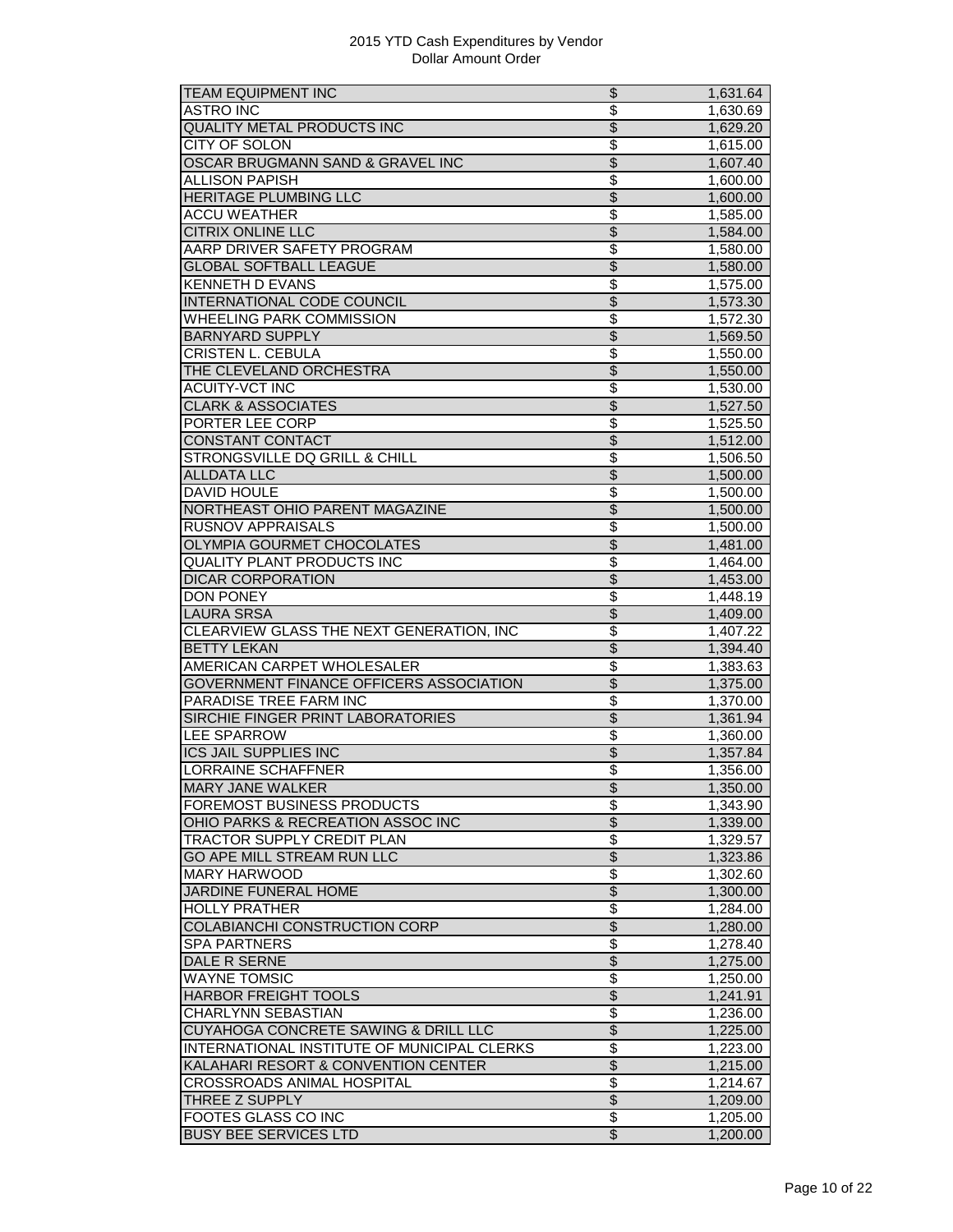| OHIO PETROLEUM UST RELEASE COMP BOARD    | \$                                 | 1,200.00 |
|------------------------------------------|------------------------------------|----------|
| <b>T&amp;K TREE SERVICE LLC</b>          | $\overline{\$}$                    | 1,200.00 |
| MIDWAY MEDIA INC                         | \$                                 | 1,199.00 |
| ABC RENTAL CENTER OF PARMA               | $\overline{\$}$                    | 1,194.75 |
| <b>ENVIROSERVE</b>                       | $\overline{\$}$                    | 1,190.00 |
| <b>IPMA-HR</b>                           | $\overline{\$}$                    | 1,185.00 |
| <b>FEDERAL EXPRESS CORP</b>              | $\overline{\$}$                    | 1,182.21 |
| <b>MARSHALL ELECTRONICS INC</b>          | $\overline{\mathcal{S}}$           | 1,176.12 |
| <b>CERTIFIED POWER INC</b>               | \$                                 | 1,175.72 |
| THE STUFF SHOP                           | \$                                 | 1,162.94 |
| <b>JIM TIMOTEO</b>                       | \$                                 | 1,160.00 |
| <b>GRIMCO INC</b>                        | $\overline{\$}$                    | 1,158.16 |
| NORTH STAR TELECOMMHIT CORP              | \$                                 | 1,157.83 |
|                                          | $\overline{\$}$                    |          |
| PARISH MAINTENANCE SUPPLY CORP           |                                    | 1,151.92 |
| <b>AFFILIATE GUARD</b>                   | $\overline{\$}$                    | 1,150.00 |
| <b>CITY OF BRECKSVILLE</b>               | \$                                 | 1,148.72 |
| MEDINA MUNICIPAL COURT                   | \$                                 | 1,146.96 |
| <b>CREEKSIDE RESTAURANT &amp; BAR</b>    | $\overline{\$}$                    | 1,144.15 |
| <b>CLEAN AIR CONCEPTS</b>                | \$                                 | 1,143.97 |
| <b>MARIANNA HANSEN</b>                   | $\overline{\$}$                    | 1,136.72 |
| <b>TRUCKIN VANTASTIKS</b>                | $\overline{\mathcal{S}}$           | 1,135.00 |
| SA COMUNALE COMPANY INC                  | $\overline{\$}$                    | 1,134.00 |
| <b>SHAMUS KELLEY</b>                     | \$                                 | 1,127.38 |
| <b>CENTER TOWING INC</b>                 | $\overline{\mathcal{S}}$           | 1,125.00 |
| THOMAS E STEHMAN                         | \$                                 | 1,125.00 |
| <b>EMERGENCY SERVICES MARKETING CORP</b> | $\overline{\$}$                    | 1,121.34 |
| ANGEL BOBULA                             | \$                                 | 1,120.00 |
| AMERICAN PAYROLL ASSOCIATION             | $\overline{\$}$                    | 1,116.00 |
| CALFEE, HALTER & GRISWOLD LLP            | $\overline{\mathcal{S}}$           | 1,100.00 |
| MIMI KLEIN-DALE                          | $\overline{\$}$                    | 1,100.00 |
| NORTH OLMSTED WRESTLING                  | \$                                 | 1,100.00 |
| <b>TAMMY SAUL</b>                        | $\overline{\$}$                    | 1,100.00 |
| ROCK-N-RESCUE / J.E. WEINEL INC          | \$                                 | 1,080.70 |
| <b>HOME APPLIANCE SERVICE</b>            | $\overline{\$}$                    | 1,077.90 |
| HARTFORD MARRIOT DOWNTOWN                | \$                                 | 1,069.50 |
| <b>ERIC CLANIN</b>                       | $\overline{\$}$                    | 1,065.04 |
|                                          | \$                                 |          |
| ABCO FIRE PROTECTION, INC.               |                                    | 1,062.84 |
| <b>BRIAN DAVID</b>                       | $\overline{\theta}$                | 1,050.00 |
| CHERYL TENHUNFELD                        | \$                                 | 1,050.00 |
| CHRISTINE FITZGERALD                     | \$                                 | 1,050.00 |
| DARE ASSOCIATION OF OHIO                 | \$                                 | 1,050.00 |
| <b>EMILY EDMONDSON-HAVEL</b>             | $\overline{\mathcal{S}}$           | 1,050.00 |
| <b>GREG MCDONALD</b>                     | \$                                 | 1,050.00 |
| THE CHRONICLE TELEGRAM                   | $\overline{\$}$                    | 1,049.20 |
| <b>SKY ZONE</b>                          | $\overline{\mathcal{E}}$           | 1,047.00 |
| OHIO STATE BAR ASSOCIATION               | $\frac{1}{2}$                      | 1,039.25 |
| <b>BRENT PAINTER</b>                     | $\overline{\$}$                    | 1,021.34 |
| <b>CITY OF LAKEWOOD</b>                  | \$                                 | 1,016.84 |
| <b>BIKESTRONG LLC</b>                    | \$                                 | 1,010.46 |
| <b>PLANET HEADSET</b>                    | $\overline{\$}$                    | 1,009.63 |
| <b>WESTERN RESERVE COMMUNICATIONS</b>    | $\overline{\$}$                    | 1,000.00 |
| DANCING PAWS ANIMAL WELLNESS CENTER      | $\overline{\$}$                    | 995.20   |
| <b>MIKE JACOBS</b>                       | $\overline{\boldsymbol{\epsilon}}$ | 980.00   |
| MUSCO SPORTS LIGHTING LLC                | $\overline{\mathcal{L}}$           | 975.89   |
| BERNTSEN INTERNATIONAL, INC              | \$                                 | 975.28   |
| AQUA SEAL RESURFACING LLC                | $\overline{\$}$                    | 975.00   |
| <b>FULTZ ENTERPRISES INC</b>             | $\overline{\$}$                    | 975.00   |
| <b>KATIE GRACE</b>                       | $\overline{\$}$                    | 969.01   |
| <b>HINES PRODUCTS CORP</b>               | $\overline{\mathcal{E}}$           | 968.00   |
| JEFFREY A ARENA                          | $\boldsymbol{\theta}$              |          |
|                                          |                                    | 960.00   |
| MOTION PICTURE LICENSING CORP            | \$                                 | 956.33   |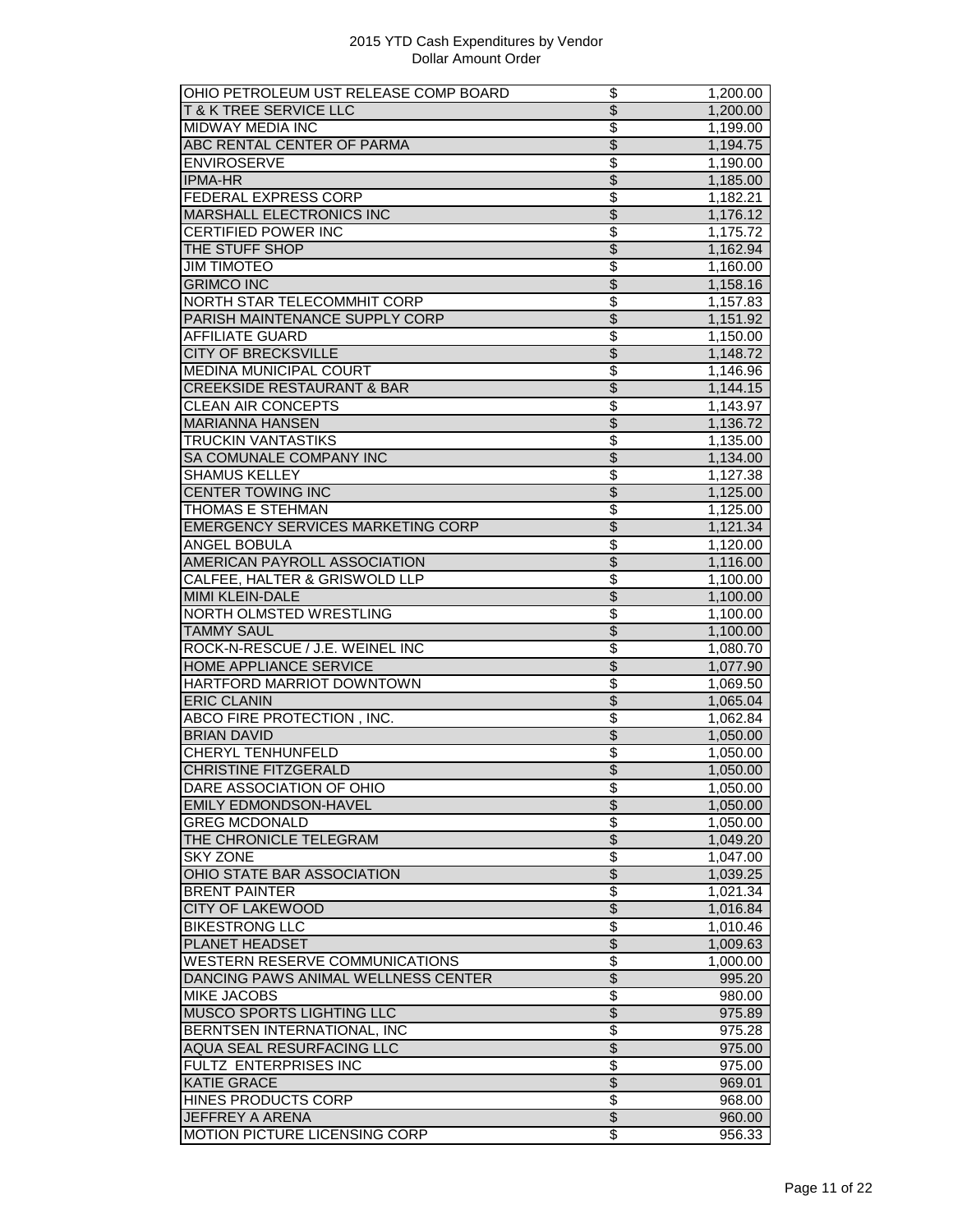| STAYWELL COMPANY LLC                      | \$                       | 936.21 |
|-------------------------------------------|--------------------------|--------|
| <b>BOB BANDSUCH</b>                       | \$                       | 920.00 |
| <b>DAVE WOHLFEIL</b>                      | $\overline{\mathcal{S}}$ | 905.00 |
| <b>GARY FRANTZ</b>                        | \$                       | 904.00 |
| <b>CHARLENE BARTH</b>                     | $\overline{\$}$          | 900.00 |
| <b>ENGINEERING ASSOCIATES INC</b>         | \$                       | 900.00 |
| <b>MIKE BOYLE</b>                         | $\overline{\$}$          | 900.00 |
| <b>RAMSEY &amp; ASSOCIATES</b>            | $\overline{\mathcal{S}}$ | 899.20 |
| ELECTRIC APPLIANCE REPAIR SERVICE, INC    | $\overline{\$}$          | 898.95 |
| ALLEGHENY PLYWOOD CO                      | \$                       | 896.51 |
| <b>STRANG CORPORATION</b>                 | \$                       | 890.57 |
| <b>BREATHING AIR SYSTEMS</b>              | \$                       | 885.50 |
| DRIVETEAM TRAINING CENTER                 | \$                       | 885.00 |
| <b>INSIDE THE TAPE</b>                    | \$                       | 885.00 |
| <b>LERRO CORPORATION</b>                  | $\overline{\$}$          | 871.00 |
| AIMEE PIENTKA                             | $\overline{\mathcal{S}}$ | 870.96 |
| <b>AMERICAN PAPER OPTICS</b>              | $\overline{\mathcal{S}}$ | 870.00 |
|                                           |                          |        |
| AMERICAN TEST CENTER                      | \$                       | 870.00 |
| OHIO ASSOCIATION OF CHIEFS OF POLICE      | $\overline{\$}$          | 869.00 |
| RUBE ADLER SPORTING GOODS                 | \$                       | 866.00 |
| PRINTING PARTNERS                         | $\overline{\$}$          | 861.75 |
| <b>KEVIN RICHARDSON</b>                   | $\overline{\$}$          | 850.00 |
| <b>ATLAS FIRST AID &amp; SAFETY</b>       | $\overline{\$}$          | 849.85 |
| <b>AERO RUBBER COMPANY</b>                | \$                       | 849.20 |
| DRYER VENT WIZARD                         | \$                       | 838.00 |
| <b>MARIA GARDENS INC</b>                  | $\overline{\$}$          | 824.41 |
| LEE J COLEGROVE                           | $\overline{\$}$          | 821.96 |
| <b>GOOD TIMES PARTY SUPPLIES</b>          | \$                       | 817.64 |
| A-PLUS FENCE CO                           | $\overline{\$}$          | 817.00 |
| <b>ANTHONY GHANEM</b>                     | $\overline{\$}$          | 810.00 |
| PRESSTEK INC                              | $\overline{\$}$          | 806.56 |
| AMTECH INC.                               | \$                       | 800.00 |
| KILLEEN PLUMBING                          | $\overline{\mathcal{S}}$ | 800.00 |
| STRONGSVILLE FIREFIGHTERS ASSOCIATION     | \$                       | 800.00 |
| TASER INTERNATIONAL INC                   | $\overline{\$}$          | 800.00 |
| <b>SUPECK SEPTIC SERVICES LLC</b>         | \$                       | 795.00 |
| <b>JOHN MOCKLER</b>                       | $\overline{\$}$          | 790.28 |
| <b>MAGICAL TRAIN RIDES</b>                | \$                       | 785.00 |
| <b>GWENDOLYN ROSPIERSKI</b>               | $\overline{\mathcal{S}}$ | 781.80 |
| AMERICAN COPY EQUIPMENT                   | $\overline{\$}$          | 774.89 |
|                                           |                          |        |
| 171 RT 82 STRONGSVILLE MARATHON INC       | $\overline{\$}$          | 770.00 |
| JOHN E REID & ASSOCIATES INC.             | \$                       | 770.00 |
| SHRED-IT USA LLC                          | $\overline{\$}$          | 767.68 |
| <b>CHEOK YUEN NG</b>                      | $\overline{\$}$          | 767.20 |
| <b>INNOVATIVE PRODUCTS</b>                | $\overline{\$}$          | 765.07 |
| ABC TROPHY                                | \$                       | 759.00 |
| NEIGHBORHOOD NEWS PUBLISHING CO           | $\overline{\$}$          | 756.00 |
| OHIO CRIME PREVENTION ASSOC               | $\overline{\$}$          | 756.00 |
| <b>CHARLES F HAWK</b>                     | $\overline{\$}$          | 750.00 |
| DAVID R KNOWLES                           | $\overline{\mathbf{S}}$  | 750.00 |
| <b>GATEWAY PRODUCTS RECYCLING INC</b>     | $\overline{\$}$          | 750.00 |
| <b>GREAT AMERICAN FINANCIAL RESOURCES</b> | $\overline{\$}$          | 750.00 |
| <b>JAMES WONNACOTT</b>                    | $\overline{\mathcal{E}}$ | 750.00 |
| SEIDLER ENGINEERING                       | \$                       | 750.00 |
| SOLAR TESTING LABORATORIES INC            | $\overline{\$}$          | 750.00 |
| OHIO TACTICAL OFFICERS ASSOC              | \$                       | 748.00 |
| PIONEER MANUFACTURING COMPANY             | $\overline{\$}$          | 748.00 |
| AMERICAN PUBLIC WORKS ASSOCIATION         | \$                       | 744.00 |
| <b>BUCCI'S RESTAURANT</b>                 | $\overline{\$}$          | 744.00 |
| UNITED SPORT APPAREL                      | $\overline{\mathcal{E}}$ |        |
|                                           |                          | 742.79 |
| <b>ERIC T PASCO</b>                       | $\overline{\mathcal{E}}$ | 740.00 |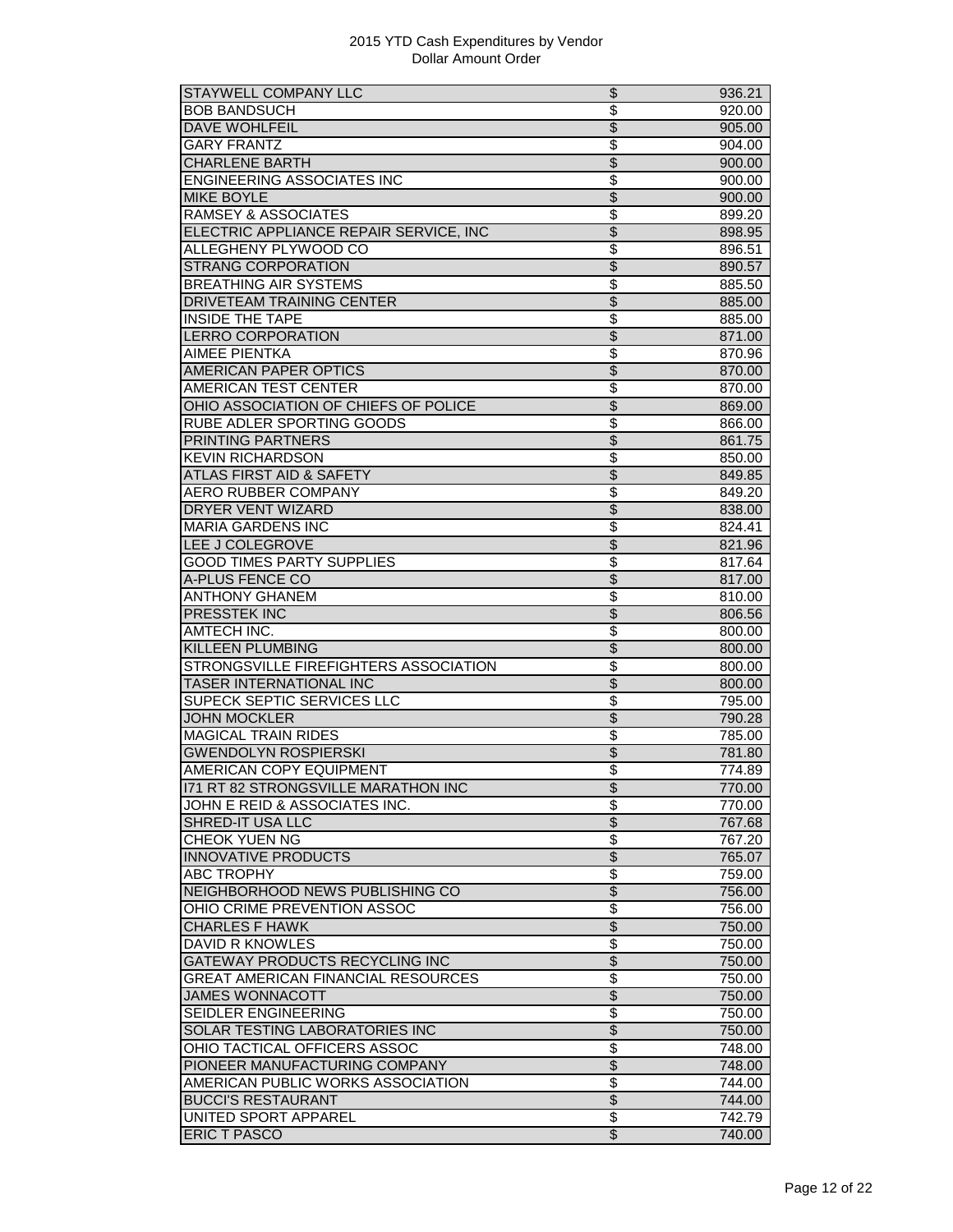| <b>WATERLOX COATINGS CORP</b>                  | \$                       | 731.83 |
|------------------------------------------------|--------------------------|--------|
| TANK INTEGRITY SERVICES INC                    | \$                       | 728.00 |
| THE WALL STREET JOURNAL                        | \$                       | 726.80 |
| SUPER SEER CORP                                | $\overline{\mathcal{S}}$ | 723.80 |
| <b>TRIDENT INSURANCE SERVICES LLC</b>          | \$                       | 705.10 |
| PARMA LAUNDRY SERVICE INC                      | \$                       | 700.75 |
| <b>MARIBETH DOWNIE</b>                         | \$                       | 700.00 |
| NORTH EASTERN OHIO FIRE PREVENTION ASSOCIATION | $\overline{\$}$          | 700.00 |
| STRONGSVILLE BOARD OF EDUCATION                | $\overline{\$}$          | 699.99 |
| <b>TONY HUNT</b>                               | $\overline{\$}$          | 695.19 |
| <b>KERI SYSTEMS INC</b>                        | $\overline{\$}$          | 695.00 |
| <b>SUSAN R LEWIS</b>                           | $\overline{\mathcal{S}}$ | 693.60 |
| <b>CYBEX INTERNATIONAL INC</b>                 | $\overline{\$}$          | 690.62 |
| <b>GLENN GOIST</b>                             | \$                       | 675.00 |
| <b>JEANNE GEORGEADIS</b>                       | \$                       | 675.00 |
| IAE1                                           | $\overline{\$}$          |        |
| <b>DELL SOFTWARE INC</b>                       | \$                       | 674.00 |
|                                                |                          | 673.20 |
| <b>JOSEPH OLENIK</b>                           | $\overline{\$}$          | 670.00 |
| <b>MIKE REZAC</b>                              | \$                       | 670.00 |
| <b>RICK THOMPSON</b>                           | $\overline{\$}$          | 660.00 |
| AMERICAN CRIME PREVENTION INSTITUTE            | $\overline{\$}$          | 650.00 |
| UNIVERSITY PRIMARY CARE PRACTICES              | $\overline{\$}$          | 650.00 |
| HAINES & COMPANY INC                           | \$                       | 649.00 |
| <b>S&amp;S WORLDWIDE INC</b>                   | \$                       | 647.56 |
| CUYAHOGA VALLEY SCENIC RAILROAD                | \$                       | 638.40 |
| STUMP PRINTING COMPANY INC                     | $\overline{\$}$          | 629.42 |
| CINEMARK USA                                   | \$                       | 625.00 |
| <b>MULLIGAN'S FAMILY FUN CENTER</b>            | \$                       | 624.00 |
| GREATER CLEVELAND CHAPTER APA                  | $\overline{\$}$          | 620.00 |
| <b>JON WEIDELING</b>                           | $\overline{\$}$          | 620.00 |
| <b>GEORGE JOSEPH</b>                           | $\overline{\$}$          | 612.00 |
| <b>BEREA PRINTING COMPANY</b>                  | $\overline{\$}$          | 600.87 |
| <b>ACTION DISC JOCKEYS</b>                     | \$                       | 600.00 |
| <b>THOMAS SMEADER</b>                          | $\overline{\$}$          | 600.00 |
| UNIVERSITY HOSPITALS HEALTH SYSTEM             | \$                       | 600.00 |
| SELECTIVE SOUNDS ENTERTAINMENT LLC             | $\overline{\$}$          | 599.99 |
| CREATE FOR LESS LLC                            | \$                       | 596.70 |
| <b>CITY OF BROADVIEW HEIGHTS</b>               | $\overline{\$}$          | 595.00 |
| <b>KEITH FOULKES</b>                           | \$                       | 577.75 |
| <b>MAMA JULIANNE LLC</b>                       | $\overline{\$}$          | 576.47 |
|                                                |                          |        |
| LARRY SHEETS                                   | \$                       | 575.00 |
| OHIO ASSOC OF PUBLIC TREASURERS                | \$                       | 575.00 |
| <b>JERRY BUTTERFIELD</b>                       | \$                       | 570.00 |
| CLEMENS NELSON & ASSOCIATES, INC.              | $\overline{\$}$          | 567.00 |
| MINE SAFETY APPLIANCES                         | \$                       | 565.00 |
| OHIO TURFGRASS FOUNDATION                      | $\overline{\$}$          | 565.00 |
| <b>MUSICIANS FRIEND INC</b>                    | \$                       | 564.49 |
| <b>WESTVIEW CONCRETE COMPANY</b>               | $\overline{\mathcal{L}}$ | 564.00 |
| SUMMERS RUBBER CO INC                          | \$                       | 563.06 |
| ANIMAL EMERGENCY CLINIC WEST                   | $\overline{\$}$          | 558.28 |
| <b>BRIAN ROENIGK</b>                           | \$                       | 555.00 |
| <b>ED KLIMCZAK</b>                             | $\overline{\$}$          | 550.00 |
| <b>GARY GROMIAK</b>                            | $\overline{\$}$          | 545.00 |
| SEARS COMMERICAL ONE                           | \$                       | 544.24 |
| <b>COLORADO TIME SYSTEMS LLC</b>               | \$                       | 540.00 |
| PURE WATER TECHNOLOGY                          | \$                       | 539.70 |
| <b>GENERATOR SYSTEMS LLC</b>                   | \$                       | 537.64 |
| FUN EXPRESS LLC                                | $\overline{\$}$          | 536.86 |
| KALINICH FENCE CO. INC.                        | \$                       | 535.80 |
| <b>JIMMY MILLER</b>                            | $\overline{\$}$          | 532.00 |
| <b>HANI ISTANBOULI</b>                         | \$                       |        |
|                                                |                          | 530.00 |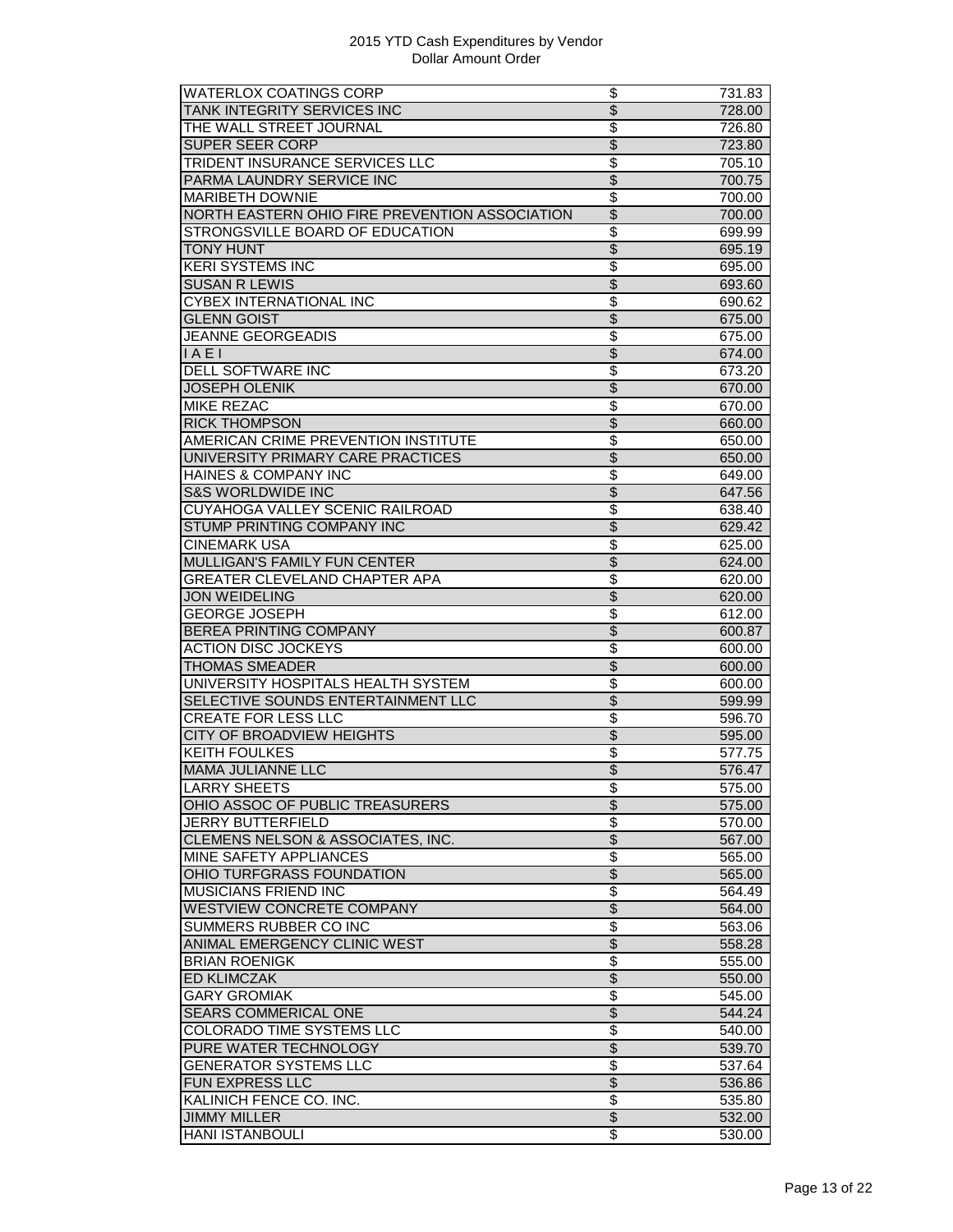| ANTHONY J. BIONDILLO JR.                       | \$                       | 525.00 |
|------------------------------------------------|--------------------------|--------|
| ALL-PRO WELDING AND FABRICATION                | $\overline{\$}$          | 524.00 |
| <b>TOM VOGEL</b>                               | $\overline{\$}$          | 520.00 |
| <b>STEVEN OPREA</b>                            | \$                       | 517.18 |
| <b>EMBASSY SUITES DUBLIN</b>                   | $\overline{\$}$          | 516.00 |
| NORTHERN FLOORING SPECIALISTS                  | \$                       | 510.00 |
| <b>BILL BALLASH</b>                            | $\overline{\$}$          | 505.00 |
| TRI-S CONTROLS INC                             | \$                       | 505.00 |
| <b>MARGARET STOCKDALE</b>                      | \$                       | 501.20 |
| <b>CARL FERNSTRUM</b>                          | \$                       | 500.00 |
| <b>CITY OF WESTERVILLE</b>                     | $\overline{\$}$          | 500.00 |
| CLEVELAND BOTANICAL GARDENS                    | \$                       | 500.00 |
| <b>DON SHEARER</b>                             | $\overline{\$}$          | 500.00 |
| PRIMEPAY LLC                                   | \$                       | 500.00 |
| <b>STRONGSVILLE ROTARY CLUB</b>                | \$                       | 500.00 |
| <b>JEFF MINDYAS</b>                            | \$                       | 499.22 |
| GOSCHINSKI FIN FEATHER FUR OUTFITTERS INC      | $\overline{\$}$          | 497.56 |
| CHRIS CERINO TRAINING GROUP LLC                |                          |        |
|                                                | \$                       | 495.00 |
| <b>HILTON CINCINNATI NETHERLANDS PLAZA</b>     | $\overline{\$}$          | 495.00 |
| <b>GREAT LAKES SCIENCE CENTER</b>              | \$                       | 491.84 |
| PITNEY BOWES INC                               | $\overline{\$}$          | 490.28 |
| <b>TIFFANY MEKEEL</b>                          | \$                       | 489.85 |
| <b>VALERIA SYNEK</b>                           | $\overline{\$}$          | 489.60 |
| OTTO'S SCOREBOARD REPAIR                       | $\overline{\$}$          | 487.00 |
| <b>CHUCK SANTORO</b>                           | $\overline{\mathcal{S}}$ | 476.94 |
| <b>DOG GONE CRAZY INC</b>                      | \$                       | 476.60 |
| <b>KURTZ BROTHERS INC</b>                      | \$                       | 469.66 |
| ROYAL CREST GOLF                               | \$                       | 469.00 |
| <b>OLIVERA SIMIC</b>                           | $\overline{\$}$          | 466.08 |
| NATIONAL FIRE PROTECTION ASSOC                 | \$                       | 463.25 |
| POSITIVE PROMOTIONS                            | $\overline{\$}$          | 463.07 |
| CLEVELAND COSTUME & DISPLAY CO                 | $\overline{\$}$          | 460.00 |
| <b>FRANK BORISH</b>                            | $\overline{\mathcal{S}}$ | 460.00 |
| <b>PAUL FILIPPI</b>                            | $\overline{\$}$          | 460.00 |
| <b>SARAH RENEE STUDIOS</b>                     | \$                       | 460.00 |
| <b>FUSES UNLIMITED</b>                         | \$                       | 456.50 |
| COLTS MANUFACTURING COMPANY LLC                | $\overline{\$}$          | 450.00 |
| <b>IACP</b>                                    | $\overline{\$}$          | 450.00 |
| REMINGTON ARMS COMPANY INC                     | $\overline{\$}$          | 450.00 |
| TREASURER STATE OF OHIO                        | $\overline{\$}$          |        |
|                                                |                          | 450.00 |
| CYNTHIA J VANDERWYST                           | \$                       | 447.70 |
| <b>BARNES &amp; NOBLE</b>                      | \$                       | 447.20 |
| <b>PATRICK RUSSO</b>                           | \$                       | 446.35 |
| MASCON EQUIPMENT AND SUPPLY CO INC             | \$                       | 445.41 |
| <b>PROMOTIONS NOW</b>                          | $\overline{\$}$          | 445.00 |
| <b>STANTON'S SHEET MUSIC</b>                   | \$                       | 443.16 |
| <b>MIKE GINTER</b>                             | $\overline{\$}$          | 442.94 |
| <b>ASSOCIATED GREEN INDUSTRIES</b>             | \$                       | 440.00 |
| <b>WAYNE FREDERICK PETERS</b>                  | $\overline{\$}$          | 440.00 |
| <b>MEDINA SOD FARMS</b>                        | \$                       | 435.00 |
| <b>MILLENNIUM</b>                              | \$                       | 425.00 |
| <b>BRICKS 4 KIDZ</b>                           | $\overline{\$}$          | 420.00 |
| <b>ORMCA</b>                                   | $\overline{\$}$          | 420.00 |
| <b>J &amp; R TECHNICAL SERVICES</b>            | \$                       | 419.74 |
| HILTON COLUMBUS AT EASTON                      | $\overline{\$}$          | 415.80 |
| <b>MIKE KONEY</b>                              | \$                       | 414.00 |
| <b>CUYAHOGA COUNTY FIRE CHIEFS ASSOCIATION</b> | \$                       | 411.00 |
| TALON SCS LLC                                  | \$                       | 409.00 |
| <b>HIRRI SERVICE CO</b>                        | $\overline{\$}$          | 408.00 |
| ULINE INC                                      | $\overline{\mathcal{E}}$ |        |
|                                                |                          | 403.76 |
| CUYAHOGA COUNTY CORONER                        | $\overline{\mathcal{S}}$ | 400.07 |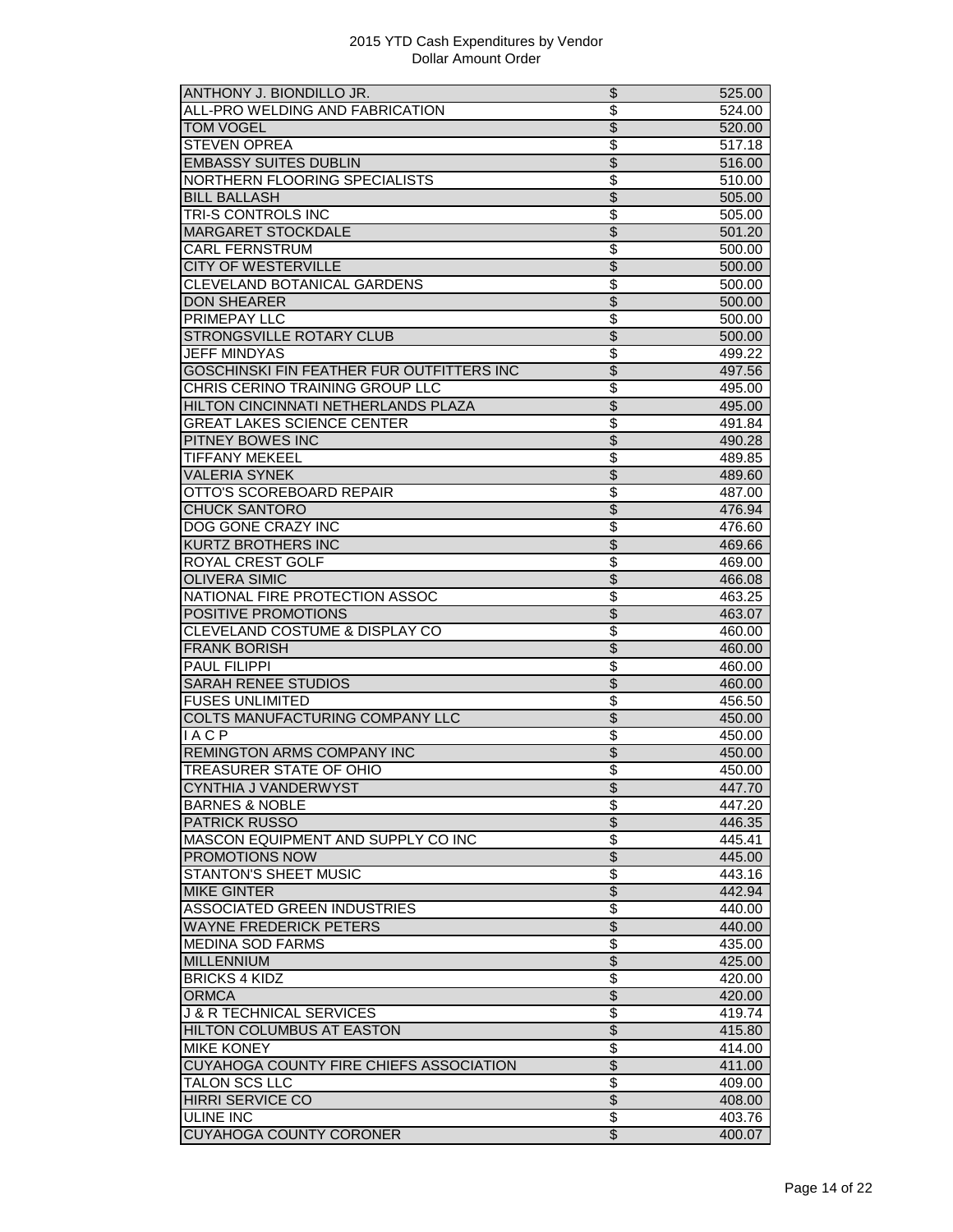| <b>MAGLOCLEN</b>                       | \$                       | 400.00 |
|----------------------------------------|--------------------------|--------|
| <b>RIPEPI FUNERAL HOME</b>             | \$                       | 400.00 |
| ORNAMENTAL PRODUCTS TOOL & SUPPLY      | $\overline{\$}$          | 398.77 |
| <b>WIRED RIGHT</b>                     | $\overline{\mathcal{S}}$ | 398.00 |
| <b>SURVOYS SUPERIOR SERVICE</b>        | \$                       | 397.85 |
| <b>AXENT GRAPHICS LLC</b>              | $\overline{\$}$          | 397.50 |
| <b>DARE AMERICA</b>                    | \$                       | 395.00 |
| <b>GBTENTCO LLC</b>                    | $\overline{\$}$          | 395.00 |
| NITV FEDERAL SERVICES LLC              | $\overline{\$}$          | 395.00 |
| <b>B &amp; C COMMUNICATIONS</b>        | \$                       | 392.50 |
| <b>LIGHT BULB SUPPLY</b>               | $\overline{\$}$          | 392.00 |
| UNITED PARCEL SERVICE                  | \$                       | 391.34 |
| <b>LOUISE EASTON</b>                   | $\overline{\$}$          | 390.00 |
| TINKERS CREEK WATERSHED PARTNERS INC   | $\overline{\$}$          | 390.00 |
| KONDIK ADVERTISING & PRINTING INC      | \$                       | 388.09 |
| THE STAMP MAN                          | $\overline{\$}$          | 387.50 |
| <b>BRIAN TOMCANY</b>                   | \$                       |        |
|                                        |                          | 381.74 |
| ROBERTS SURVEYING SUPPLIES             | $\overline{\$}$          | 375.90 |
| <b>DOOR SPECIALTIES</b>                | \$                       | 375.00 |
| <b>FBINAA OHIO CHAPTER</b>             | $\overline{\$}$          | 375.00 |
| MONSTER WORLDWIDE INC                  | $\overline{\$}$          | 375.00 |
| <b>FRANK SEVER</b>                     | $\overline{\$}$          | 373.00 |
| PEARSON VUE                            | \$                       | 370.00 |
| <b>CLEVELAND MACK SALES</b>            | $\overline{\$}$          | 369.03 |
| AL PUCILLO                             | \$                       | 366.27 |
| <b>OBOA/FBOA</b>                       | \$                       | 365.00 |
| <b>BURT REDETZKI</b>                   | \$                       | 364.50 |
| PRICE CHOPPER INC                      | \$                       | 363.35 |
| <b>BOB BENNET</b>                      | $\overline{\$}$          | 360.00 |
| <b>FORENSIC CONSULTATION</b>           | $\overline{\$}$          | 360.00 |
| INTERNATIONAL SOCIETY OF ABORICULTURE  | $\overline{\$}$          | 360.00 |
| <b>KAREN COLLADO</b>                   | $\overline{\$}$          | 360.00 |
| MUSTANG WRESTLING CLUB                 | \$                       | 360.00 |
| KIEFER SWIM PRODUCTS                   | $\overline{\$}$          | 359.40 |
| <b>ELIVATE</b>                         | \$                       | 359.10 |
| <b>JONATHAN DAVIS</b>                  | \$                       | 356.88 |
| <b>CLARENCE CRUMM</b>                  | \$                       | 356.50 |
| <b>SUSPENDED AQUATICS</b>              | \$                       | 353.70 |
| STRONGSVILLE CHAMBER OF COMMERCE       | \$                       | 350.00 |
| <b>MICHAEL J RADEY</b>                 | $\overline{\$}$          |        |
|                                        |                          | 348.00 |
| <b>BERNARD DORAN</b>                   | \$                       | 344.75 |
| <b>JIM BALAZY</b>                      | $\overline{\$}$          | 344.75 |
| <b>KEITH HOVANETZ</b>                  | \$                       | 344.75 |
| <b>RANDY SALAMON</b>                   | $\overline{\$}$          | 344.75 |
| <b>SARA LEARY</b>                      | $\overline{\$}$          | 344.75 |
| <b>SCOTT COCHRAN</b>                   | $\overline{\mathcal{L}}$ | 344.75 |
| <b>SPORTSMITH</b>                      | \$                       | 344.57 |
| <b>ANTHONY SCHIRRIPA</b>               | $\overline{\mathcal{L}}$ | 342.00 |
| <b>DERRICK YATES</b>                   | \$                       | 340.00 |
| FIRE FORCE INC                         | $\overline{\$}$          | 340.00 |
| <b>KEVIN MCTAGGART</b>                 | \$                       | 340.00 |
| THE OHIO DEPT OF JOB & FAMILY SERVICES | $\overline{\$}$          | 340.00 |
| <b>ASCAP</b>                           | $\overline{\$}$          | 339.17 |
| <b>ALAN KALLAS</b>                     | \$                       | 338.00 |
| <b>EDWARD GAITENS</b>                  | \$                       | 336.00 |
| AMERICAN CARNIVAL MART                 | \$                       | 335.79 |
| BMI                                    | \$                       | 335.00 |
| <b>KURT WISE</b>                       | $\overline{\$}$          | 332.92 |
| <b>GREG GALLITZ</b>                    | $\overline{\$}$          | 330.50 |
| <b>GREAT LAKES THEATER</b>             | $\overline{\$}$          | 330.00 |
|                                        |                          |        |
| <b>NICK RAMOS</b>                      | \$                       | 330.00 |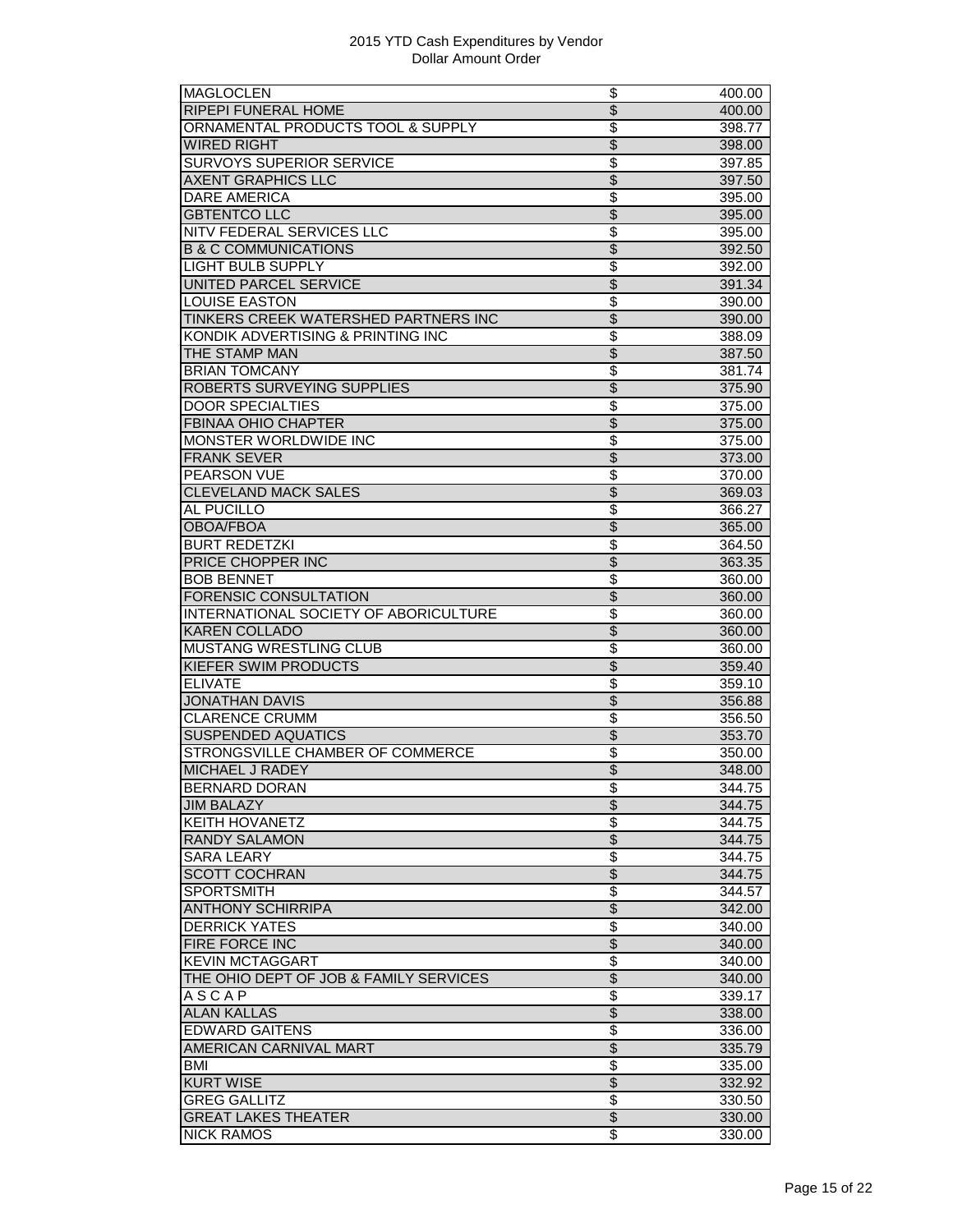| <b>OHIO GFOA</b>                   | \$                       | 330.00 |
|------------------------------------|--------------------------|--------|
| LAW ENFORCEMENT SEMINARS           | \$                       | 325.00 |
| <b>ROBIN MECZKA</b>                | $\overline{\mathcal{S}}$ | 321.38 |
| <b>ANDREW GUZOWSKI</b>             | \$                       | 320.00 |
| <b>BRIAN DOMBROSE</b>              | $\overline{\$}$          | 320.00 |
| <b>BRIAN MENGE</b>                 | \$                       | 320.00 |
| <b>LORTON TECHNOLOGY INC</b>       | \$                       | 320.00 |
| <b>PAUL JOHNSON</b>                | \$                       | 320.00 |
| <b>LEO ALLEN</b>                   | $\overline{\$}$          | 314.50 |
| <b>KATHY SAZIMA</b>                | \$                       | 310.63 |
| <b>DAVIS &amp; STANTON</b>         | $\overline{\mathcal{S}}$ |        |
|                                    |                          | 310.00 |
| <b>RAY JARRETT</b>                 | \$                       | 310.00 |
| <b>CHARLES MCCLEARY JR</b>         | \$                       | 306.47 |
| <b>BRYAN O'MALLEY</b>              | \$                       | 301.00 |
| MICHAEL ANZALONE                   | $\overline{\$}$          | 301.00 |
| <b>AL ROURKE</b>                   | \$                       | 300.00 |
| <b>ANDREW SCHARF</b>               | $\overline{\mathcal{S}}$ | 300.00 |
| <b>BOCONEO</b>                     | \$                       | 300.00 |
| <b>BRETT GIRARD</b>                | $\overline{\mathcal{S}}$ | 300.00 |
| <b>CHUCK BOROS</b>                 | \$                       | 300.00 |
| <b>CRAIG MCLEAN</b>                | $\overline{\$}$          | 300.00 |
| <b>DAVID KREIDLER</b>              | \$                       | 300.00 |
| <b>FIRST STUDENT</b>               | $\overline{\$}$          | 300.00 |
| <b>JABIN M ALLEN</b>               | \$                       | 300.00 |
| <b>JAMES HEINRICH</b>              | \$                       | 300.00 |
| JEREMY HAUN                        | \$                       | 300.00 |
| <b>JERIMIAH BURKE</b>              | $\overline{\$}$          | 300.00 |
| <b>JOE JAMES</b>                   | $\overline{\$}$          | 300.00 |
| <b>JOE SOREO</b>                   | $\overline{\mathcal{S}}$ | 300.00 |
| <b>JOHN HOTTELL</b>                | \$                       | 300.00 |
| <b>JOHN LORD</b>                   | $\overline{\$}$          | 300.00 |
| <b>KATRINA YUSKO</b>               | \$                       | 300.00 |
|                                    |                          |        |
| <b>KENNETH BOHAC</b>               | \$<br>\$                 | 300.00 |
| <b>KYLE HENNIS</b>                 |                          | 300.00 |
| <b>LARRY BASS III</b>              | \$                       | 300.00 |
| <b>M.C. DJ SERVICES INC</b>        | $\overline{\$}$          | 300.00 |
| <b>MARK MACCURDY</b>               | $\overline{\mathcal{S}}$ | 300.00 |
| MCGOWAN GOVERNMENTAL UNDERWRITERS  | \$                       | 300.00 |
| MICHAEL MALACHOWSKI                | $\overline{\mathcal{S}}$ | 300.00 |
| <b>MIKE KOCUR</b>                  | \$                       | 300.00 |
| OFFICE OF THE CHAPTER 13 TRUSTEE   | \$                       | 300.00 |
| <b>PAUL BOWERS</b>                 | \$                       | 300.00 |
| <b>ROGER BLUM</b>                  | $\overline{\$}$          | 300.00 |
| ROGER MOLNAR                       | \$                       | 300.00 |
| <b>RON KNIGHT</b>                  | \$                       | 300.00 |
| RYAN VANDERSCHRIER                 | \$                       | 300.00 |
| <b>STEVE CASE</b>                  | $\overline{\mathcal{S}}$ | 300.00 |
| <b>STEVEN LUCAS</b>                | \$                       | 300.00 |
| THE BALANCED LIVING CENTER LLC     | $\overline{\$}$          | 300.00 |
| THE OHIO STATE UNIVERSITY          | $\overline{\$}$          | 300.00 |
| <b>TOM SAMPSON</b>                 | $\overline{\$}$          | 300.00 |
| <b>VITO CINQUEPALMI</b>            | $\overline{\$}$          | 300.00 |
| <b>COOL GLOW LLC</b>               | $\overline{\$}$          | 299.80 |
|                                    |                          |        |
| <b>MERCHANTS METAL</b>             | \$                       | 298.49 |
| <b>EMMANUEL SIMIAKOS</b>           | \$                       | 298.46 |
| ROBERT SESTITO                     | \$                       | 298.05 |
| CLEVELAND SOUTHWEST SAFETY COUNCIL | \$                       | 295.00 |
| PUBLIC AGENCY TRAINING COUNCIL     | \$                       | 295.00 |
| VERMEER SALES & SERVICE INC.       | \$                       | 294.22 |
| <b>RADIOSHACK</b>                  | \$                       | 291.48 |
| <b>MARK KRIZMANICH</b>             | $\overline{\$}$          | 290.00 |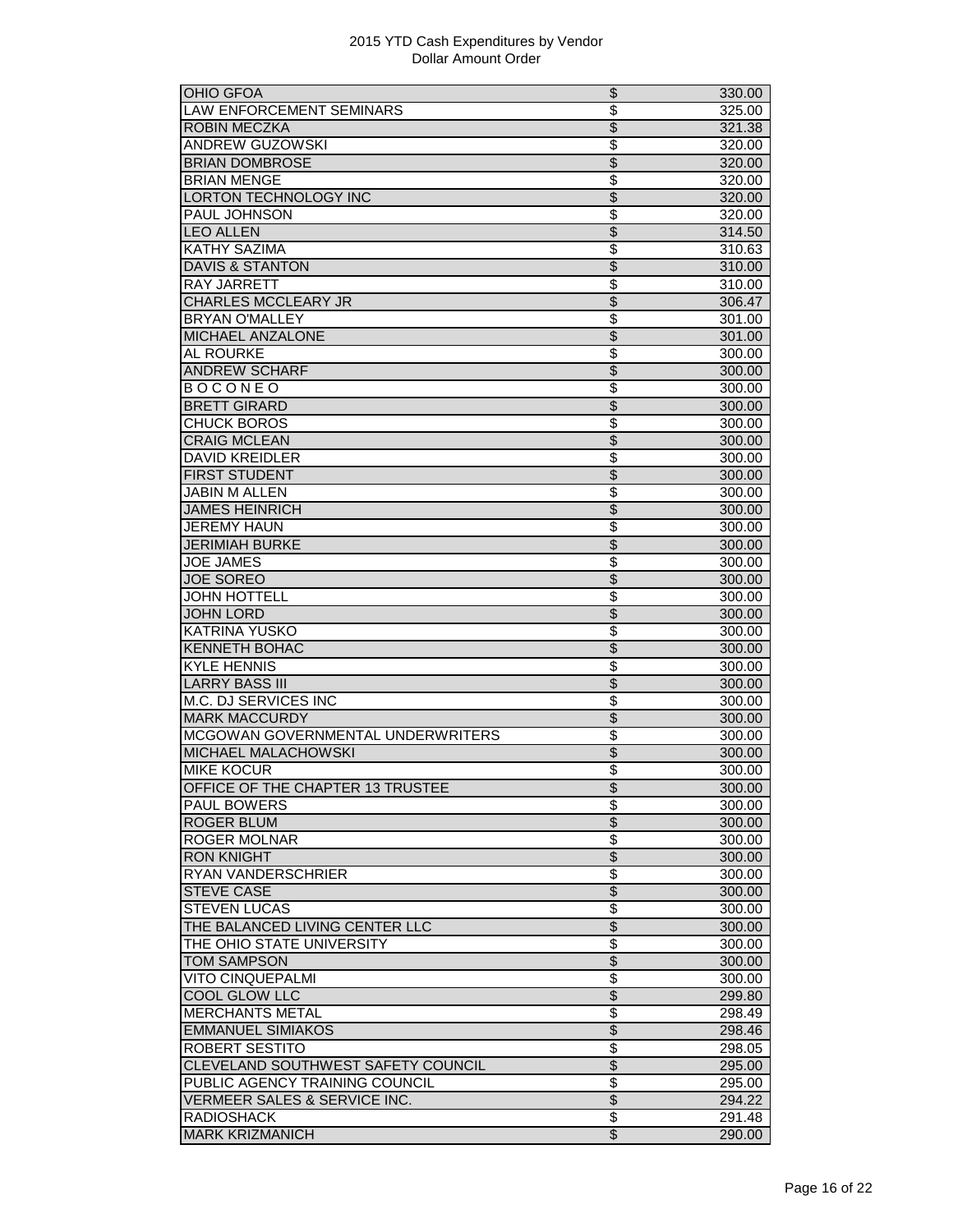| <b>MARTY ORAVETS</b>                                 | \$                       | 290.00              |
|------------------------------------------------------|--------------------------|---------------------|
| FBI NATIONAL ACADEMY ASSOCIATES INC                  | $\overline{\$}$          | 285.00              |
| PAUL BENO                                            | \$                       | 284.00              |
| <b>RANDY MCDANIEL</b>                                | $\overline{\mathcal{S}}$ | 282.00              |
| <b>RAY ASHER</b>                                     | \$                       | 281.00              |
| <b>GENE KELLER</b>                                   | $\overline{\$}$          | 280.00              |
| <b>MANFRED DILL</b>                                  | \$                       | 280.00              |
| <b>REBECCA CHYNOWETH</b>                             | $\overline{\$}$          | 280.00              |
| <b>CALIBRE PRESS LLC</b>                             | \$                       | 279.00              |
| OHIO ECONOMIC DEVELOPMENT ASSN                       | $\overline{\mathcal{S}}$ | 275.00              |
| <b>JEFF KOLMAN</b>                                   | \$                       | 274.00              |
| ELITE STITCH & APPAREL                               | $\overline{\$}$          | 273.00              |
| <b>JAMES KROWKA</b>                                  | \$                       | 272.00              |
| <b>PATTI WELKER</b>                                  | $\overline{\$}$          | 271.11              |
|                                                      |                          |                     |
| <b>HALFMOON EDUCATION INC</b>                        | $\overline{\$}$          | 269.00              |
| <b>LASER TAG GROUP</b>                               | $\overline{\mathcal{S}}$ | 267.68              |
| <b>ALLEN GARRET</b>                                  | \$                       | 264.00              |
| <b>MARK HARTZE</b>                                   | $\overline{\$}$          | 263.41              |
| <b>DOUG JOHNS</b>                                    | \$                       | 262.80              |
| <b>DALENE PRIDE</b>                                  | $\overline{\$}$          | 261.50              |
| <b>IRRIGATION SUPPLY INC</b>                         | \$                       | 261.14              |
| CITY OF PARMA DIV. OF TAX                            | $\overline{\$}$          | 260.51              |
| BROWN EQUIPMENT CO., INC.                            | \$                       | 260.12              |
| <b>ANASTACIO PAGAN</b>                               | $\overline{\mathcal{S}}$ | 260.00              |
| JEFF BARTHOLOMEW                                     | \$                       | 260.00              |
| OHIO NURSERY & LANDSCAPE ASSOCIATION                 | $\overline{\$}$          | 260.00              |
| <b>SHARON ROMEL</b>                                  | \$                       | 260.00              |
| <b>MPH INDUSTRIES INC</b>                            | \$                       | 257.35              |
| SITE 1 LANDSCAPE SUPPLIES                            | \$                       | 256.97              |
| <b>PENN CARE INC</b>                                 | $\overline{\$}$          | 254.85              |
| ANIMAL CONTROL TRAINING SERVICES                     | \$                       | 250.00              |
| DALE HILDEBRAND                                      | $\overline{\mathcal{S}}$ | 250.00              |
|                                                      | \$                       |                     |
| <b>DOUG DAY</b>                                      | $\overline{\$}$          | 250.00              |
| HATS OFF ENTERTAINMENT, INC.                         |                          | 250.00              |
| <b>JOHN KEMPER</b>                                   | \$                       | 250.00              |
| NORTHEAST OHIO MAYORS & CITY MANAGERS ASSOCIATION \$ |                          | 250.00              |
| PROFESSIONAL LAW ENFORCEMENT TRAINING LLC            |                          | 250.00              |
|                                                      | \$                       |                     |
| <b>REINHOLD TOEREK</b>                               | $\overline{\mathcal{S}}$ | 250.00              |
| ROSARIO CAMBRIA                                      | \$                       | 250.00              |
| <b>SAFE KIDS WORLDWIDE</b>                           | \$                       | 250.00              |
| SEWER PIPE USERS GROUP                               | \$                       | 250.00              |
| <b>TED SLOAT</b>                                     | $\overline{\$}$          | 249.50              |
| <b>JUDITH BURICHIN</b>                               | \$                       | 245.04              |
| <b>CLEVELAND SHRM</b>                                | \$                       | 245.00              |
| THE PLAIN DEALER                                     | \$                       | 243.30              |
|                                                      |                          | 243.20              |
| MILSPEC DIRECT                                       | \$                       |                     |
| <b>CRAIN'S CLEVELAND BUSINESS</b>                    | \$                       | 241.00              |
| DELTA AIR LINES INC                                  | \$                       | 240.20              |
| <b>CHRIS POLAND</b>                                  | \$                       | 240.00              |
| <b>CURT KENNEDY</b>                                  | $\overline{\$}$          | 240.00              |
| <b>GAMECO INC</b>                                    | \$                       | $\overline{240.00}$ |
| <b>JUMP YARD</b>                                     | $\overline{\$}$          | 240.00              |
| <b>THOMAS REILLY</b>                                 | \$                       | 240.00              |
| OHIO SPORTS TURF MANAGERS ASSOCIATION                | $\overline{\mathcal{S}}$ | 235.00              |
| <b>WILLIAM A KEATON</b>                              | \$                       | 234.84              |
| <b>TOTAL ID SOLUTIONS</b>                            | \$                       | 234.00              |
| METROPOLITAN VETERINARY HOSPITAL                     | \$                       | 233.18              |
| <b>RAYMOND RAGONE</b>                                | $\overline{\$}$          | 231.98              |
| <b>ALAN KURILICH</b>                                 | \$                       | 231.30              |
| <b>INYO POOL PRODUCTS</b><br>PHILIP COURTRIGHT       | $\frac{1}{2}$<br>\$      | 230.89              |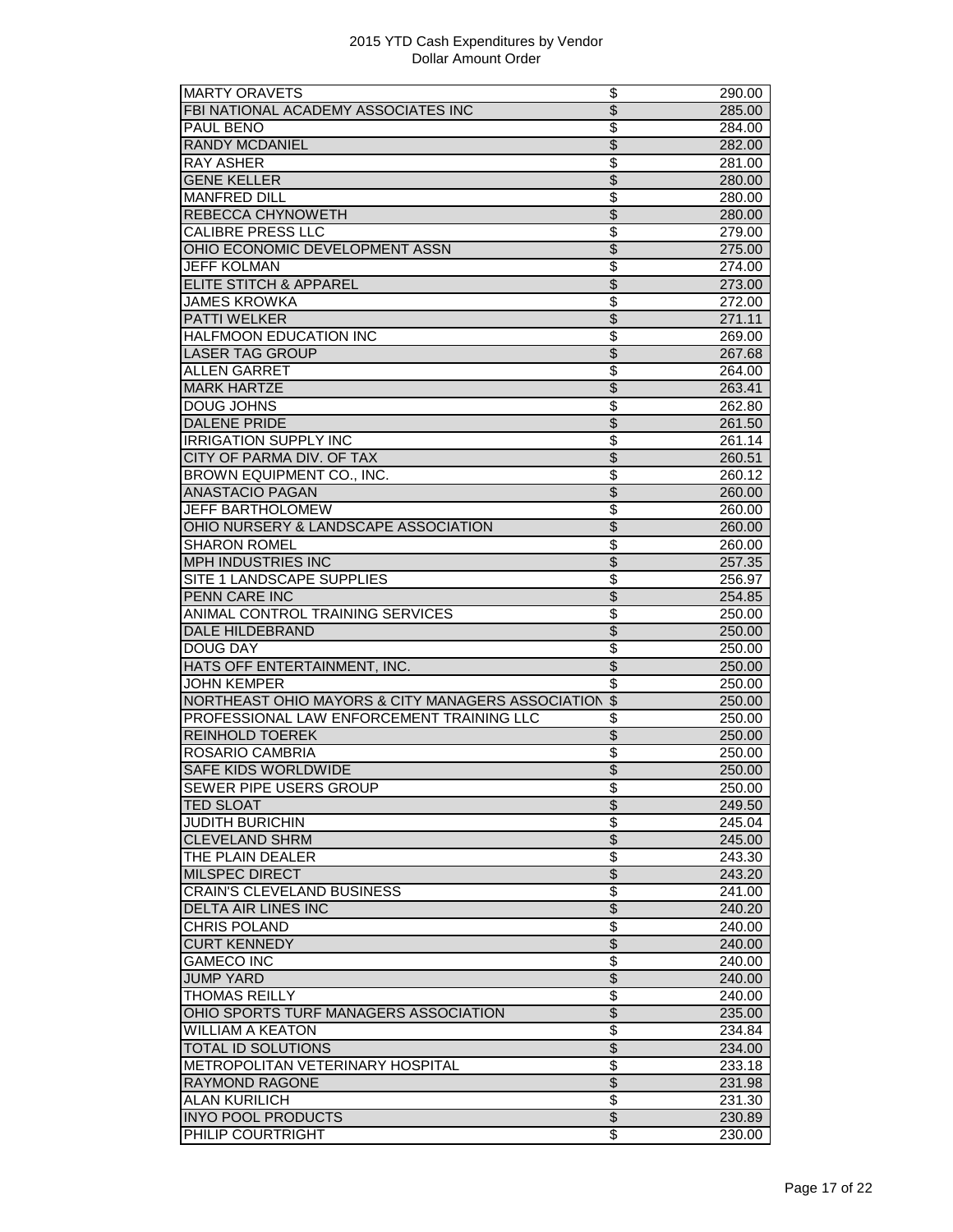| PANURGY OEM                                              | \$                                                   | 225.26           |
|----------------------------------------------------------|------------------------------------------------------|------------------|
| <b>MARC GLASSMAN INC</b>                                 | $\overline{\$}$                                      | 225.04           |
| <b>IMSA</b>                                              | $\overline{\$}$                                      | 225.00           |
| PELC ALUMNI ASSOCIATION                                  | $\overline{\mathcal{S}}$                             | 225.00           |
| <b>JOE GOSS</b>                                          | $\overline{\$}$                                      | 224.15           |
| SHAMROCK GEAR RESTORATION, LLC                           | \$                                                   | 224.00           |
| <b>AKRON DESIGN &amp; COSTUME</b>                        | \$                                                   | 223.99           |
| <b>SARAH AROLD</b>                                       | \$                                                   | 222.05           |
| <b>PAT WELSH</b>                                         | $\overline{\$}$                                      | 220.00           |
| <b>JERRY PENYIN</b>                                      | $\overline{\$}$                                      | 219.50           |
| <b>DANNY VEGH'S BILLIARDS &amp; HOME</b>                 | $\overline{\$}$                                      | 218.85           |
|                                                          |                                                      |                  |
| POLARIS CAREER CENTER                                    | \$                                                   | 218.00           |
| LORI DALEY                                               | \$                                                   | 215.15           |
| <b>NELCO SOLUTIONS</b>                                   | \$                                                   | 214.45           |
| STUDIO 82 DANCE AND AEROBIC FITNESS CENTER               | \$                                                   | 213.75           |
| <b>TRITECH FORENSICS</b>                                 | $\overline{\mathcal{S}}$                             | 211.00           |
| <b>IAFC MEMBERSHIP</b>                                   | $\overline{\$}$                                      | 209.00           |
| <b>LIFELINE TRAINING</b>                                 | $\overline{\$}$                                      | 209.00           |
| PETE GASPARRO                                            | $\overline{\$}$                                      | 205.50           |
| <b>JUDCO INC</b>                                         | $\overline{\$}$                                      | 204.80           |
| <b>TOM LANGE</b>                                         | $\overline{\$}$                                      | 204.34           |
| <b>LARRY VAVRO</b>                                       | \$                                                   | 202.00           |
| <b>RICH GOEBEL</b>                                       | $\overline{\$}$                                      | 202.00           |
| PETER VALENCIC                                           | $\overline{\$}$                                      | 201.50           |
| <b>BEVERLY WEHR</b>                                      | $\overline{\mathcal{S}}$                             | 200.00           |
| COUNTY TREASURER'S EDUCATIONAL FUND                      | \$                                                   | 200.00           |
| <b>CSX TRANSPORTATION INC</b>                            | $\overline{\$}$                                      | 200.00           |
| CUYAHOGA COUNTY POLICE CHIEFS ASSN                       | \$                                                   | 200.00           |
| <b>DANIEL COUGHLIN</b>                                   | $\overline{\mathcal{S}}$                             | 200.00           |
| INTERNATIONAL ASSOCIATION OF ARSON INVESTIGATORS         | $\overline{\$}$                                      | 200.00           |
| NCOBOA                                                   | $\overline{\$}$                                      | 200.00           |
| NORTHERN OHIO ARSON SEMINAR                              | $\overline{\$}$                                      |                  |
|                                                          |                                                      | 200.00           |
| <b>NPELRA</b><br><b>PARATECH INC</b>                     | $\overline{\mathcal{S}}$                             | 200.00           |
|                                                          | $\overline{\$}$                                      | 200.00           |
| STRONGSVILLE LASERWASH                                   | $\overline{\$}$                                      | 200.00           |
| <b>DEBORAH BRANIC</b>                                    | \$                                                   | 197.52           |
| <b>JOANNIE BARRUS</b>                                    | $\overline{\mathcal{S}}$                             | 196.76           |
| <b>BROOKGATE LANES</b>                                   | $\overline{\$}$                                      | 196.00           |
| <b>DEREK WEBB</b>                                        | $\overline{\$}$                                      | 195.43           |
| ASSOC OF PUBLIC TREASURERS US & CANADA                   | $\overline{\$}$                                      | 192.00           |
| JORDAN CIESLIK                                           | \$                                                   | 191.50           |
| TOM BALICKY                                              | \$                                                   | 190.50           |
| <b>MOISE PEREZ</b>                                       | \$                                                   | 190.00           |
| <b>SHRM</b>                                              | \$                                                   | 190.00           |
| <b>THOMAS JAGIELSKI</b>                                  | $\overline{\$}$                                      | 186.00           |
| <b>ESE</b>                                               | \$                                                   | 185.85           |
| <b>JONATHAN FLAUGHER</b>                                 | $\overline{\$}$                                      | 185.00           |
| <b>SERPENTINI CHEVROLET</b>                              | \$                                                   | 183.87           |
| <b>CATHERINE DAVIS</b>                                   | $\overline{\$}$                                      | 180.00           |
| <b>DAN MAGALSKI</b>                                      | \$                                                   | 180.00           |
| DR. JOEL S KELLER                                        | $\overline{\$}$                                      | 180.00           |
| <b>GLENN YOUNKIN</b>                                     | $\overline{\$}$                                      | 180.00           |
|                                                          |                                                      |                  |
| <b>JEFF GORDON</b>                                       | $\overline{\$}$                                      | 180.00           |
| <b>TOM BOYER</b>                                         | \$                                                   | 180.00           |
| <b>JOHN BRUCE MOULD</b>                                  | $\overline{\$}$                                      | 177.00           |
| DAVID MOORE                                              | $\overline{\$}$                                      | 176.00           |
| <b>GIBSON PIANO SERVICE</b>                              |                                                      |                  |
|                                                          | $\overline{\$}$                                      | 175.00           |
| <b>ROBERT KOWELL</b>                                     | $\overline{\mathbf{e}}$                              | 175.00           |
| <b>TRISTA SMITH</b>                                      | $\overline{\mathcal{S}}$                             | 175.00           |
| <b>WATCO USA INC</b><br><b>T&amp;S MOWER SERVICE INC</b> | $\overline{\mathcal{E}}$<br>$\overline{\mathcal{E}}$ | 174.80<br>173.08 |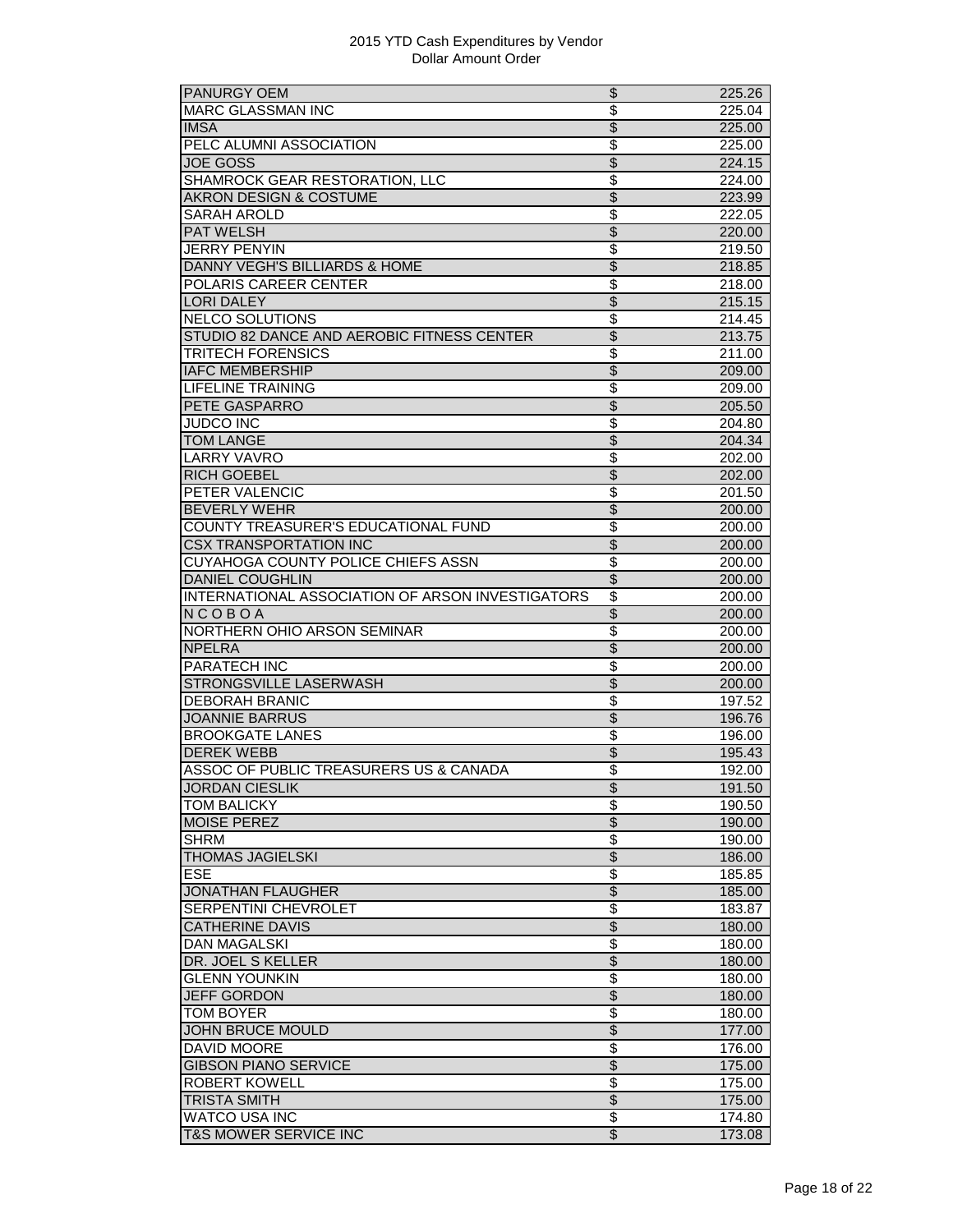| <b>KEN MIKULA</b>                                       | \$                             | 171.23 |
|---------------------------------------------------------|--------------------------------|--------|
| <b>TREASURER STATE OF OHIO</b>                          | $\overline{\$}$                | 170.00 |
| <b>GLEN CUNNINGHAM</b>                                  | \$                             | 169.00 |
| <b>SAM PINZONE</b>                                      | \$                             | 169.00 |
| <b>NICK KALISZEWSKI</b>                                 | \$                             | 165.00 |
| <b>OCCUPATIONAL HEALTH DYNAMICS</b>                     | \$                             | 165.00 |
| THE UPS STORE LLC                                       | $\overline{\$}$                | 164.58 |
| <b>THOMAS SULLIVAN</b>                                  | $\overline{\$}$                | 164.49 |
| <b>JAMES KILBANE</b>                                    | $\overline{\mathcal{S}}$       | 162.90 |
| <b>DALE GOLAK</b>                                       | $\overline{\mathcal{S}}$       | 162.50 |
| <b>STRONGSVILLE VACUUM</b>                              | \$                             | 161.77 |
| KATHRYN ZAMRZLA                                         | $\overline{\$}$                | 160.84 |
| <b>BRIAN MILLER</b>                                     | $\overline{\$}$                | 160.00 |
| <b>CRAIG MILLS</b>                                      | $\overline{\$}$                | 160.00 |
| <b>DARRON ROBINSON</b>                                  | $\overline{\$}$                | 160.00 |
| <b>KEN CELEBUCKI</b>                                    | $\overline{\mathcal{S}}$       | 160.00 |
| <b>MATT KAPPENHAGEN</b>                                 | \$                             | 160.00 |
| ROBERT MARKOWITZ                                        | \$                             | 160.00 |
| THE ECONOMIST                                           | $\overline{\$}$                | 160.00 |
| <b>TIMOTHY MEYERS</b>                                   | $\overline{\$}$                |        |
| ANDREA F ROCCO CLERK OF COURTS                          | $\overline{\$}$                | 160.00 |
| <b>AUGUSTINE POLAK</b>                                  | $\overline{\$}$                | 155.90 |
|                                                         |                                | 155.50 |
| <b>COLLEEN HEALEY</b>                                   | $\overline{\$}$                | 154.63 |
| <b>DICK'S BAKERY INC</b>                                | $\overline{\$}$                | 154.00 |
| JOHN D PREUER & ASSOCIATES                              | \$                             | 153.50 |
| <b>FITNESS SERVE</b>                                    | $\overline{\$}$                | 151.19 |
| ACCOUNTANCY BOARD OF OHIO                               | \$                             | 150.00 |
| <b>LEO CIFELLI</b>                                      | $\overline{\$}$                | 150.00 |
| NORTHERN OHIO SERVICE DIRECTORS ASSOC                   | $\overline{\mathcal{S}}$       | 150.00 |
| OHIO CHAPTER I A E I                                    | $\overline{\$}$                | 150.00 |
| PETTY CASH                                              | $\overline{\$}$                | 148.60 |
| <b>BOB POLK</b>                                         | $\overline{\mathcal{S}}$       | 140.00 |
| <b>MARK WANYERKA</b>                                    | \$                             | 140.00 |
| <b>MATT KOCUR</b>                                       | $\overline{\$}$                | 140.00 |
| <b>MATTHEW FELTON</b>                                   | \$                             | 140.00 |
| <b>MICHAEL ROBINSON</b>                                 | $\overline{\$}$                | 140.00 |
| ED GUZOWSKI                                             | $\overline{\mathcal{S}}$       | 137.00 |
| NATIONAL EMERGENCY NUMBER ASSOC                         | $\overline{\$}$                | 137.00 |
| <b>BRUNO SUFKA</b>                                      | \$                             | 136.00 |
| <b>MICHAEL CIESLIK</b>                                  | $\overline{\$}$                | 136.00 |
| MIDWEST PARTS DISTRIBUTING                              | Φ                              | 134.85 |
| BONNIE SPEED DELIVERY INC                               | $\overline{\$}$                | 134.38 |
| PETTY CASH                                              | \$                             | 133.67 |
| <b>VETTER MEDICAL FITNESS</b>                           | $\overline{\$}$                | 133.44 |
| MEDINA TRACTOR SALES INC                                | \$                             | 132.23 |
| <b>ERNEST SPEAR</b>                                     | $\overline{\mathcal{S}}$       | 132.00 |
| <b>KRISTEN NYKIEL</b>                                   | \$                             | 131.85 |
| MASSMUTUAL FINANCIAL GROUP                              | $\overline{\$}$                | 129.12 |
| MR. DIVOTS QUEEN                                        | \$                             | 129.00 |
| <b>GUTH LABORATORIES INC</b>                            | $\overline{\$}$                | 126.24 |
| NORTHEAST OHIO LAW DIRECTORS ASSOCIATION                | $\overline{\$}$                | 125.00 |
|                                                         |                                |        |
| <b>SEAN FISCHBACH</b>                                   | $\overline{\$}$                | 125.00 |
| <b>BRYAN BOGRE</b>                                      | \$                             | 124.72 |
| <b>CHRIS LELIGDON</b>                                   | \$                             | 124.00 |
| CHICK-FIL A STRONGSVILLE                                | \$                             | 123.60 |
| <b>STAR TRAC</b>                                        | $\overline{\$}$                | 122.96 |
| <b>ANTHONY ZACHARYASZ</b>                               | $\overline{\$}$                | 122.52 |
| PETTY CASH                                              | $\overline{\mathcal{S}}$       | 121.78 |
|                                                         |                                |        |
| <b>GABRIEL BEWLEY</b>                                   | $\overline{\mathcal{E}}$       | 121.50 |
| ANIMAL CARE EQUIP & SERVICES LLC<br><b>JOHN E DALEY</b> | $\overline{\mathcal{E}}$<br>\$ | 120.95 |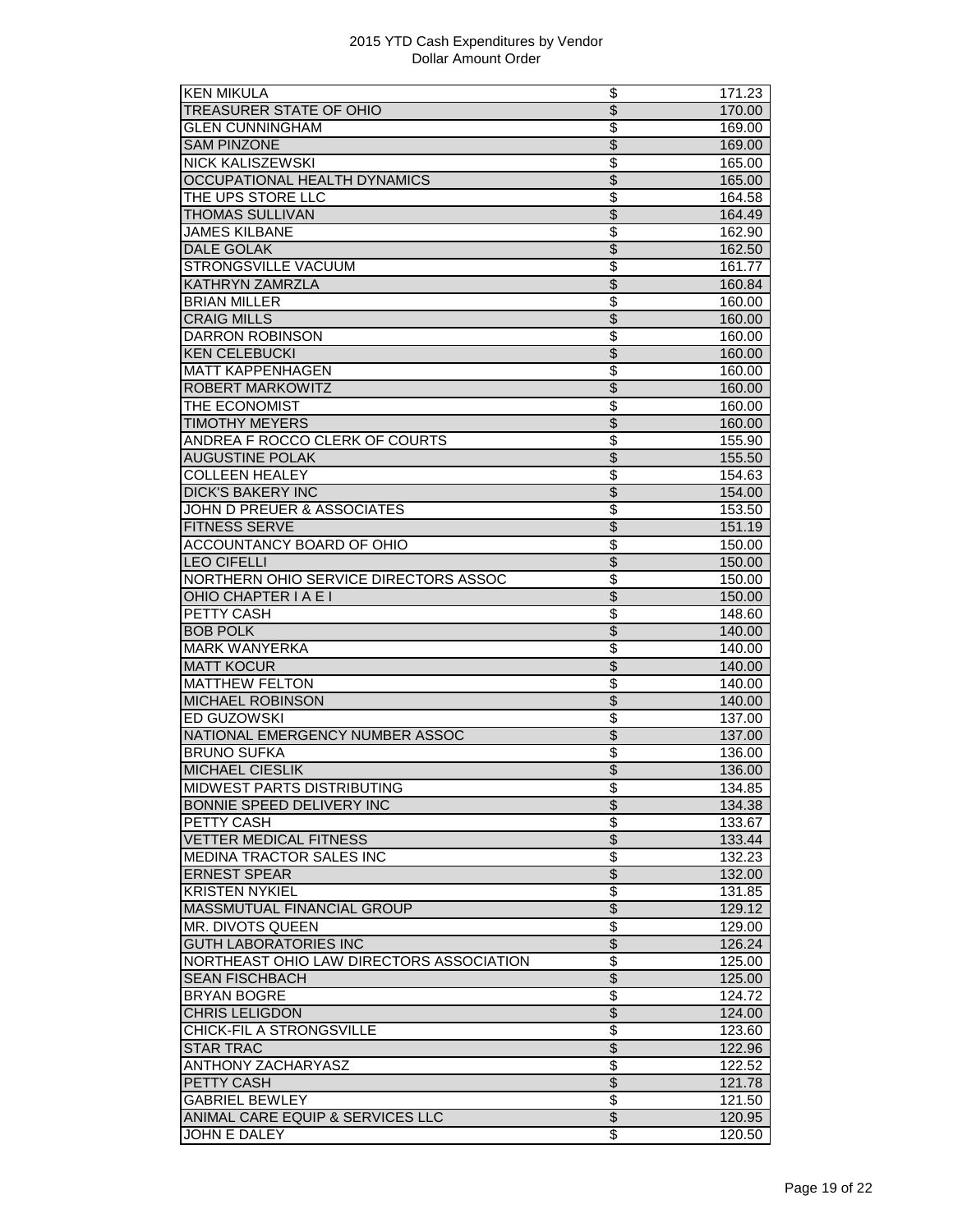| ANNA ISKANDER                                | \$                       | 120.00 |
|----------------------------------------------|--------------------------|--------|
| <b>BOB CLARK</b>                             | $\overline{\$}$          | 120.00 |
| <b>GARY BOWMAN</b>                           | $\overline{\mathcal{S}}$ | 120.00 |
| <b>RON DEVINE</b>                            | \$                       | 120.00 |
| <b>CHARLES D GOULD SR</b>                    | $\overline{\$}$          | 116.00 |
| DAY-TIMERS INC.                              | $\overline{\$}$          | 115.99 |
| <b>DES MOINES STAMP MFG CO</b>               | $\overline{\$}$          | 115.40 |
| <b>ACTION TARGET INC</b>                     | $\overline{\mathcal{S}}$ | 114.00 |
| PATRICIA OVERBAUGH                           | $\overline{\$}$          | 114.00 |
| <b>ALERT- ALL CORP</b>                       | \$                       | 113.99 |
| <b>JEFF STEVING</b>                          | $\overline{\$}$          | 113.15 |
| JEFF MARVIN                                  | \$                       | 112.00 |
| <b>DAN HODOUS</b>                            | $\overline{\$}$          | 110.00 |
| JOURNAL OF LIGHT CONSTRUCTION                |                          |        |
|                                              | \$                       | 109.85 |
| <b>TRANSPORT SERVICES INC.</b>               | $\overline{\$}$          | 109.50 |
| <b>NED HAMAD</b>                             | \$                       | 107.11 |
| <b>CITY OF SANDUSKY</b>                      | $\overline{\mathcal{S}}$ | 105.00 |
| WESTERN RESERVE DIVISION I.A.E.I             | \$                       | 105.00 |
| <b>BRIAN HERRMANN</b>                        | $\overline{\$}$          | 103.00 |
| <b>MATT MOEHRING</b>                         | \$                       | 103.00 |
| MIKE MANFREDONIA                             | $\overline{\mathcal{S}}$ | 103.00 |
| <b>STEVE FERENCE</b>                         | $\overline{\$}$          | 103.00 |
| <b>VISTELAR LLC</b>                          | $\overline{\$}$          | 102.47 |
| <b>ROY HABER</b>                             | \$                       | 101.00 |
| <b>BOB WALSH</b>                             | \$                       | 100.00 |
| <b>ERIC BURGESS</b>                          | \$                       | 100.00 |
| <b>IABTI</b>                                 | $\overline{\$}$          | 100.00 |
| <b>JOE MODIE</b>                             | $\overline{\$}$          | 100.00 |
| NORTH EASTERN OHIO FIRE CHIEFS ASSOCIATION   | $\overline{\$}$          | 100.00 |
| PATERSON FRUIT FARM                          | \$                       | 100.00 |
| PATRICK KENNEDY                              | $\overline{\mathcal{S}}$ | 100.00 |
| RONALD CHUMNEY                               | \$                       | 100.00 |
| <b>RYAN NAYMIK</b>                           | $\overline{\$}$          |        |
| THE CLEVELAND MUSEUM OF ART                  | $\overline{\$}$          | 100.00 |
|                                              |                          | 100.00 |
| <b>TIM DONOVAN</b>                           | $\overline{\$}$          | 100.00 |
| <b>JOE SUSTER JR</b>                         | $\overline{\$}$          | 99.00  |
| CENTER FOR EDUCATION & EMPLOYMENT LAW        | $\overline{\mathcal{S}}$ | 94.56  |
| <b>KATHRYN LECHLER</b>                       | \$                       | 94.02  |
| <b>OHIO CHAPTER IS A</b>                     | \$                       | 90.00  |
| <b>SETTA TROPHY INC</b>                      | $\overline{\$}$          | 90.00  |
| <b>KENNETH A KRAUS</b>                       | $\overline{\mathcal{L}}$ | 88.72  |
| <b>JASON TOTH</b>                            | \$                       | 88.50  |
| <b>DALE DAVIDSON</b>                         | \$                       | 87.50  |
| <b>RICHARDSON FARMS</b>                      | $\overline{\$}$          | 87.50  |
| PAUL MAZZOLA                                 | $\overline{\$}$          | 87.00  |
| SHEENA WRIGHT                                | \$                       | 86.69  |
| GOLDEN HILLS SOFTWARE INC                    | \$                       | 86.40  |
| <b>DANIEL BAISCH</b>                         | \$                       | 82.50  |
| NORTHCOAST AWARDS INC                        | $\overline{\$}$          | 82.50  |
| <b>MARK BILEY</b>                            | $\overline{\mathbf{S}}$  | 82.30  |
| <b>BRETT WANE</b>                            | \$                       | 80.00  |
| <b>BRUCE R MATTHIAS</b>                      | \$                       | 80.00  |
|                                              |                          |        |
| <b>CORY BAUMER</b>                           | $\overline{\$}$          | 80.00  |
| <b>DALE WEST</b>                             | \$                       | 80.00  |
| DEYANIUS BLACKMON                            | \$                       | 80.00  |
| <b>GREGG BARLE</b>                           | $\overline{\$}$          | 80.00  |
| $I$ A F C I                                  | $\overline{\$}$          | 80.00  |
| <b>JIM JAKUBOWSKI</b>                        | $\overline{\mathbf{e}}$  | 80.00  |
| <b>JOHN POMNEAN</b>                          |                          | 80.00  |
|                                              | $\overline{\$}$          |        |
| <b>KEITH WALKER</b><br><b>KEVIN M. SMITH</b> | \$<br>$\overline{\$}$    | 80.00  |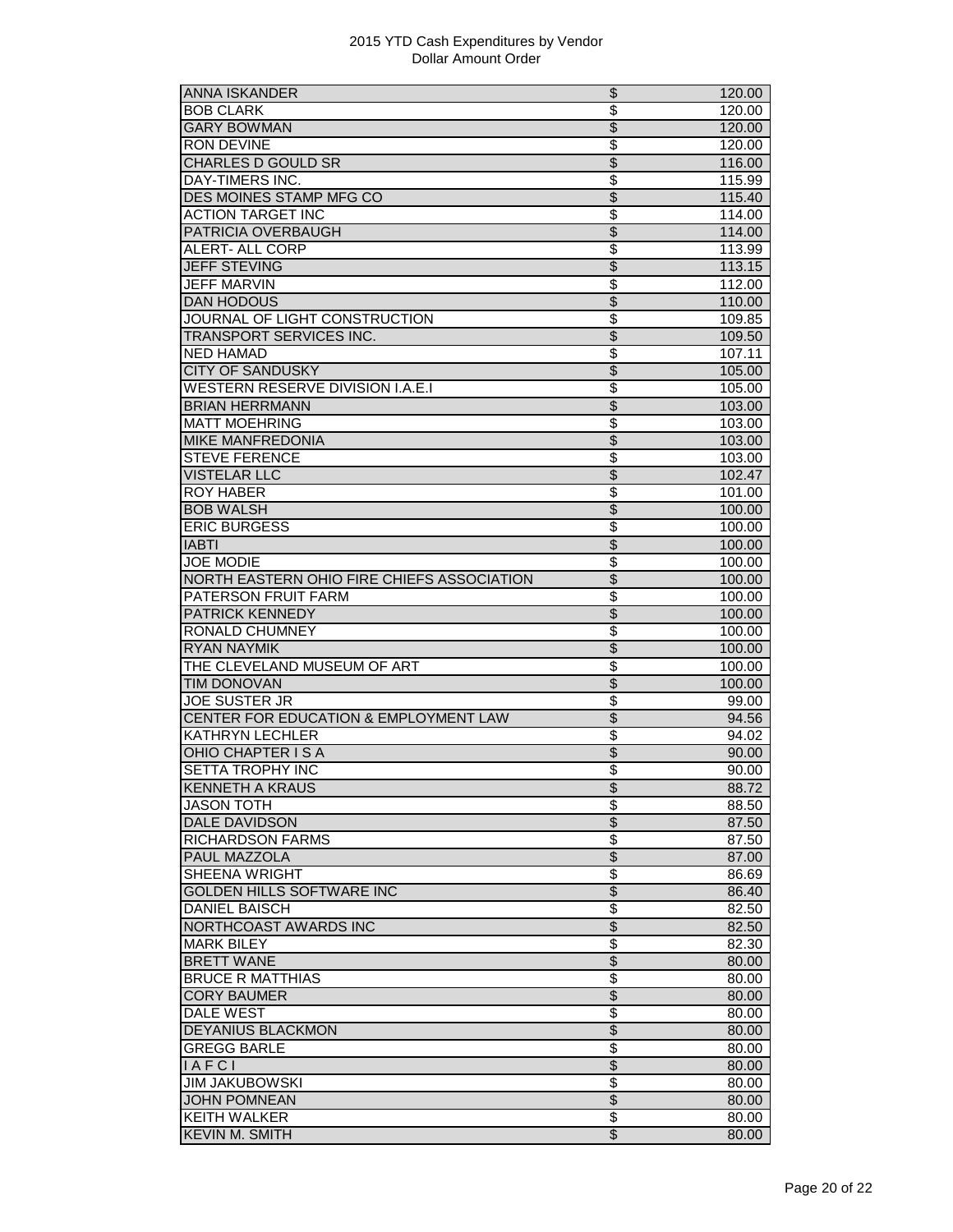| <b>KIRK TAHSIN</b>                          | \$                       | 80.00 |
|---------------------------------------------|--------------------------|-------|
| <b>LISA KEMENYES</b>                        | $\overline{\$}$          | 80.00 |
| <b>MARQUIS SCOTT</b>                        | \$                       | 80.00 |
| <b>MARTIN JONES</b>                         | $\overline{\mathcal{S}}$ | 80.00 |
| <b>WILLIAM MYERS</b>                        | \$                       | 80.00 |
| <b>WILLIE MITCHELL</b>                      | $\overline{\$}$          | 80.00 |
| <b>STEVEN HILL</b>                          | \$                       | 78.85 |
| <b>SUN NEWSPAPERS</b>                       | $\overline{\mathcal{S}}$ | 78.00 |
| <b>TANGLED INK</b>                          | $\overline{\$}$          | 78.00 |
| CUYAHOGA ANIMAL WARDEN SOCIETY              | $\overline{\$}$          | 75.00 |
| <b>EMILIE ILLSON</b>                        |                          |       |
|                                             | \$                       | 75.00 |
| <b>KEVIN GRADY</b>                          | \$                       | 75.00 |
| <b>LAUREN HAKES</b>                         | \$                       | 75.00 |
| M.E.A.N.E.O                                 | $\overline{\$}$          | 75.00 |
| NORTH CENTRAL EMS COOPERATIVE               | $\overline{\$}$          | 75.00 |
| OHIO ATTORNEY GENERAL'S OFFICE              | $\overline{\$}$          | 75.00 |
| <b>BRADLEY GALLITZ</b>                      | $\overline{\$}$          | 74.00 |
| <b>DAN PREDOVIC</b>                         | $\overline{\mathcal{S}}$ | 74.00 |
| <b>FRED BILLEY</b>                          | \$                       | 74.00 |
| <b>TAUNTON DIRECT</b>                       | $\overline{\$}$          | 72.90 |
| MANIVICS DANCE COMPANY                      | \$                       | 72.00 |
| <b>ALEX BEWLEY</b>                          | $\overline{\$}$          | 70.00 |
| <b>BRIAN WODZISZ</b>                        | \$                       | 70.00 |
| <b>KYLE MORAN</b>                           | $\overline{\$}$          | 70.00 |
| NOTARY PUBLIC COMMISSION                    | \$                       | 70.00 |
| OHIO DEPARTMENT OF AGRICULTURE              | \$                       | 70.00 |
| RICHARD OLEKSY                              | $\overline{\$}$          | 70.00 |
| <b>SCOTT KITSON</b>                         | $\overline{\$}$          | 70.00 |
| NATIONAL SOCIETY OF PROFESSIONAL ENGINEERS  | $\overline{\$}$          | 69.00 |
| <b>ALLAN ZENKEWICZ</b>                      | $\overline{\$}$          | 68.32 |
| <b>DANA SAUNDERS</b>                        | $\overline{\$}$          | 66.00 |
| JEFFREY A. ABSHIRE                          | $\overline{\$}$          | 66.00 |
| <b>JOSEPH MARTINEZ</b>                      |                          |       |
| <b>MARK NAKON</b>                           | \$<br>$\overline{\$}$    | 66.00 |
|                                             |                          | 66.00 |
| MICHAEL MCGUIRE                             | \$                       | 66.00 |
| <b>PAT DIBIASIO</b>                         | $\overline{\$}$          | 66.00 |
| <b>ROBERT MARK TURSKI</b>                   | \$                       | 66.00 |
| <b>SAL DIFRANCO</b>                         | $\overline{\$}$          | 66.00 |
| <b>STEVEN KOVAR</b>                         | \$                       | 66.00 |
| THOMAS A COWLEY                             | $\overline{\mathcal{S}}$ | 66.00 |
| THOMAS RECKART                              | \$                       | 66.00 |
| <b>TODD ASSAD</b>                           | $\overline{\$}$          | 66.00 |
| <b>WILLIAM JOSEPH GOLIAT</b>                | $\overline{\$}$          | 66.00 |
| <b>RED ROOF INN</b>                         | $\overline{\$}$          | 64.23 |
| <b>BRIAN MOG</b>                            | $\overline{\$}$          | 60.00 |
| <b>CHARLES GRIMM</b>                        | $\overline{\mathcal{L}}$ | 60.00 |
| <b>ERIC SMITH</b>                           | \$                       | 60.00 |
| <b>JACOB KESLAR</b>                         | $\overline{\$}$          | 60.00 |
| <b>JAMES POULSON</b>                        | \$                       | 60.00 |
| <b>MARK SLAVIK</b>                          | $\overline{\$}$          | 60.00 |
| MICHAEL WESTBROOKS                          | \$                       | 60.00 |
| <b>MIKE SOPHER</b>                          | \$                       | 60.00 |
| NORTHEAST OHIO MUNICIPAL CLERKS ASSOCIATION | \$                       | 60.00 |
| LIBERTY TEXTILE COMPANY                     | $\overline{\mathcal{S}}$ | 58.39 |
| <b>DIGITAL CHECK CORP</b>                   | \$                       |       |
|                                             | \$                       | 56.26 |
| WIRE-NET                                    |                          | 55.00 |
| <b>CARL SAVAGE</b>                          | \$                       | 52.50 |
| <b>BOSAK'S KEY &amp; LOCK SERVICE</b>       | $\overline{\mathcal{S}}$ | 52.00 |
| <b>JAMES DOMBROSE</b>                       | $\overline{\mathbb{S}}$  | 50.00 |
| <b>LOU BARLE</b>                            | $\overline{\$}$          | 50.00 |
| <b>MARKIEL PERKINS</b>                      | $\overline{\mathcal{S}}$ | 50.00 |